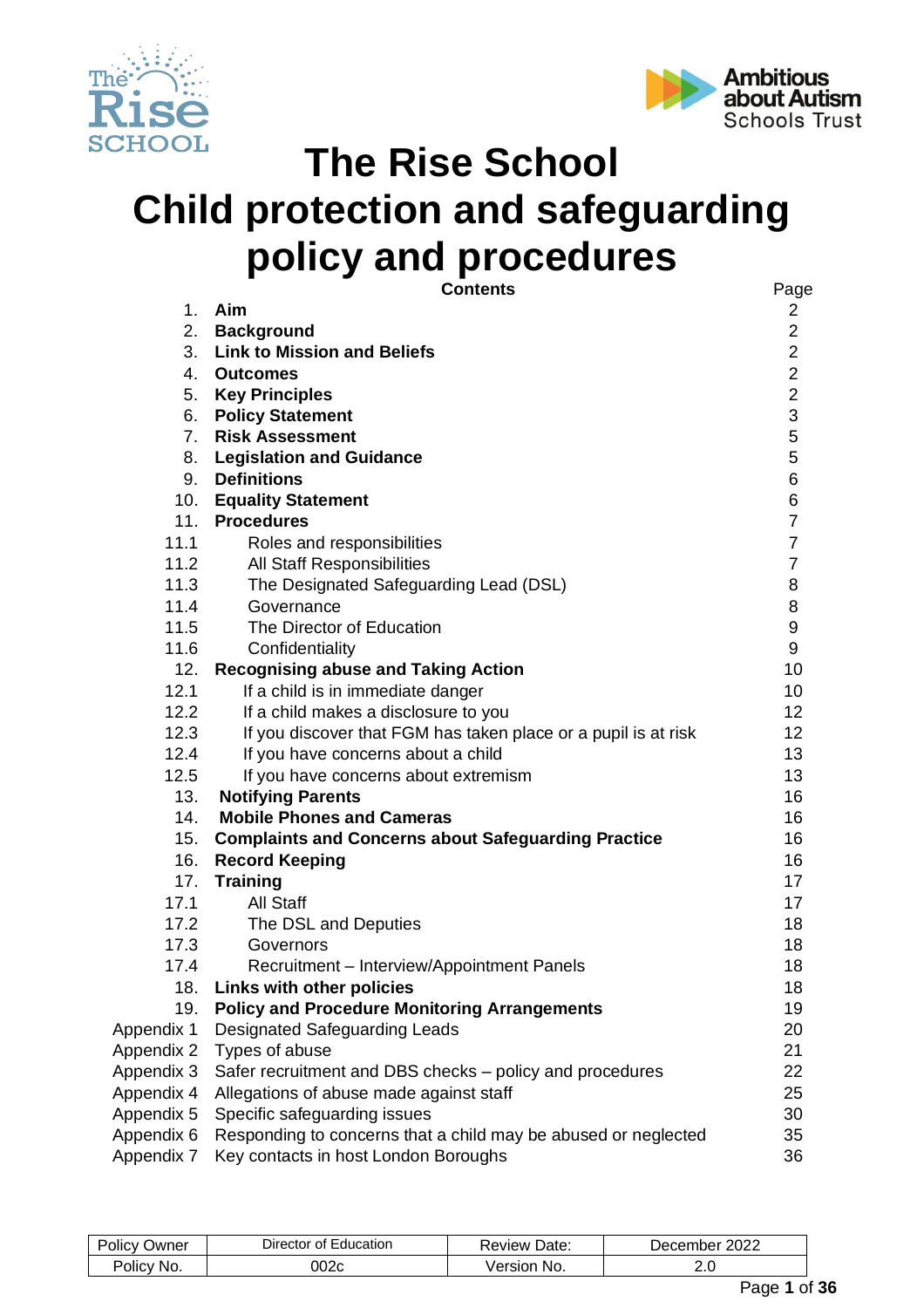# **1. Aim**

The aim of this policy is to provide a framework for all staff and volunteers within The Rise School. It should be used in conjunction with the Child protection and safeguarding procedures which form part of this document, to prevent and reduce the risk of abuse to all children who may be at risk and who use The Rise School's services or come into contact with staff or volunteers.

# **The Rise School aims to ensure that:**

- Appropriate action is taken in a timely manner to safeguard and promote children's welfare.
- All staff are aware of their statutory responsibilities with respect to safeguarding.
- Staff are properly trained in recognising and reporting child protection and safeguarding. issues

# **2. Background and need**

This policy and its associated procedure are mandatory for all staff and volunteers, as they must be aware of their individual and collective roles and responsibilities in safeguarding and protecting children from abuse and neglect.

At The Rise School we recognise our responsibilities as set out in the Pan London Child Protection Procedures and Guidance (5th edition) which can be found on th[e](http://www.londoncp.co.uk/) [London Child Protection](http://www.londoncp.co.uk/)  [Procedures website](http://www.londoncp.co.uk/)

# **3. Link to Mission and Beliefs**

The Rise School exists to help children, young people and adults with autism to learn, thrive and achieve. This can only be attained if children, young people, and adults are safeguarded and protected from abuse and neglect and, where appropriate, prevented from becoming at risk of abuse.

# **4. Outcomes**

As a result of the policy and associated procedure being followed, children will be better protected from the impact of abuse and neglect. Staff, volunteers, governors and trustees will take the necessary steps to safeguard and protect children at risk, where outlined in procedures, contacting statutory agencies and/or if appropriate, discussing concerns with statutory agencies and when appropriate, their parents/carers or advocates.

# **5. Key Principles**

- This policy and corresponding procedures aim to achieve a culture within The Rise School, in which a proactive approach is taken to safeguarding, promoting and protecting the rights of children with autism.
- All children that use Ambitious about Autism services have the right to live a life free from abuse, harm and neglect regardless of age, disability, gender, racial heritage, religious belief, sexual orientation or identity.
- All allegations, concerns or suspicions of abuse or neglect are taken seriously and responded to within the steps laid out in the corresponding procedure.
- To work in partnership with children and their families/carers who receive a service as much as is possible and appropriate.

| Jwner<br>Policy | <b>Director</b><br>nt.<br>Education | Date:<br>Review & | 2022<br>December |
|-----------------|-------------------------------------|-------------------|------------------|
| No.<br>olicy?   | 002c                                | No.<br>/ersion    | ے .              |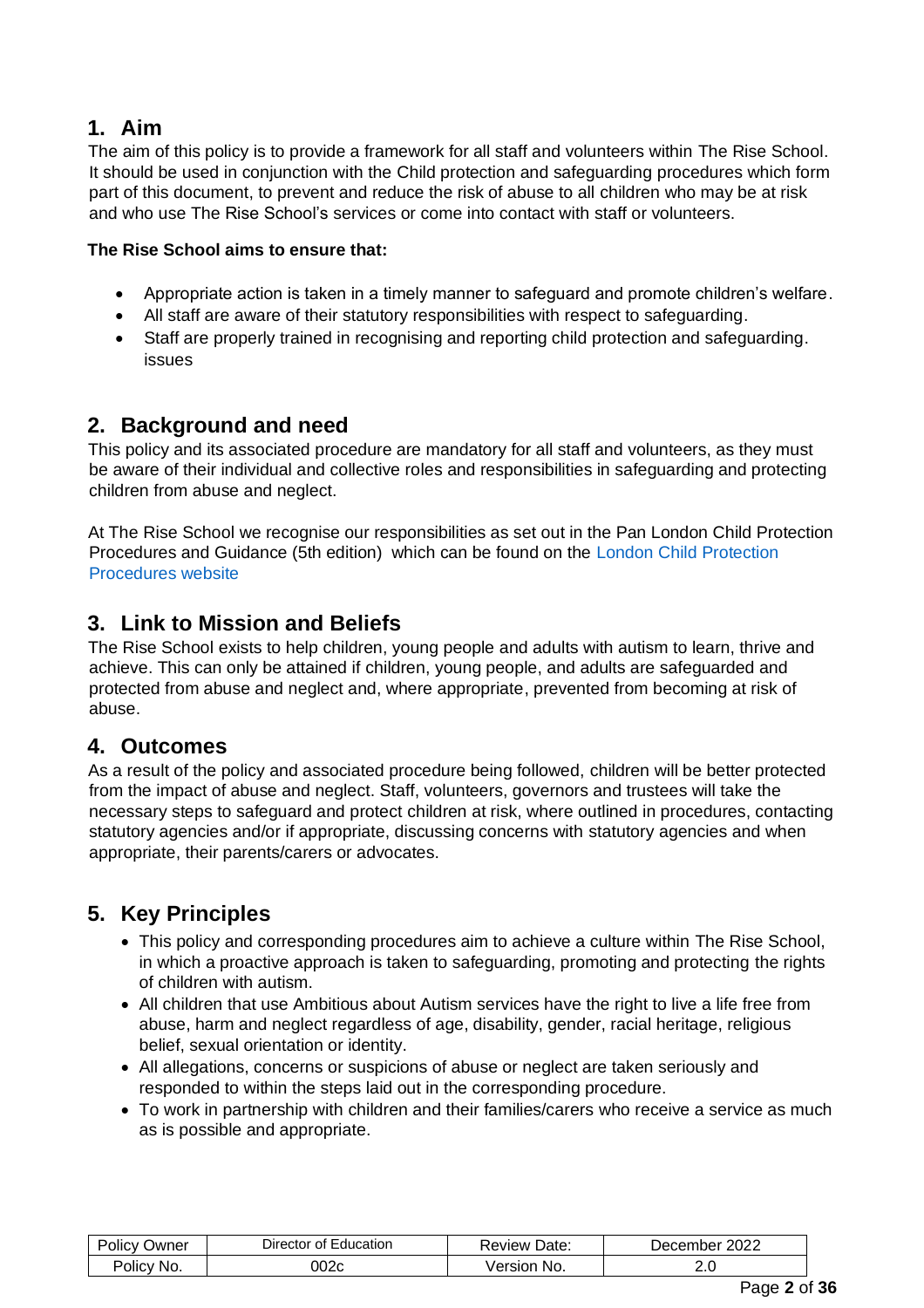- To work in partnership with the local Safeguarding Children Teams and comply with the Pan London multi-agency Safeguarding Children Procedures.
- All staff have a responsibility to ensure they are informed, trained, and understand their duty to operate within this policy and procedure.
- All staff and volunteers have a shared responsibility to take appropriate steps to protect adults at risk.

# **6. The Policy Statement**

- This policy and associated procedure apply to all staff, volunteers, governors, trustees, representatives of The Rise School, including agency, temporary and volunteer staff.
- The Rise School has Zero Tolerance to all forms of abuse and neglect of children.
- The Rise School is committed to the prevention of, and protection from, abuse and neglect of all children who come into contact with the organisation through its staff, volunteers or representatives, in whatever capacity that contact occurs.
- The Rise School is committed to taking all necessary steps to stop abuse happening, whether that abuse is perpetrated by staff, volunteers, family members, members of the public or other service users.
- The Rise School is committed to its duty of care to all children it has contact with. If there are concerns about staff or volunteers perpetrating abuse, it will facilitate any action required to address this without delay. This will include actions required to address abusive behaviours and attitudes. On occasions, when staff have been dismissed because of concerns about abuse or neglect, they will be referred by Ambitious about Autism Schools Trust to the Disclosure & Barring Service (DBS) and professional bodies.
- The Rise School is committed to ensuring that children at risk of abuse or neglect are given information, advice and support in a form that they can understand and also have their views included in all forums where decisions are made about their lives.
- The Rise School is committed to working in partnership with parents and carers of service users. In respect of children who use the services of the charity, that partnership will be with their consent, when this is required and appropriate.
- The Rise School will publish online the Safeguarding Children Policy and Procedure. In addition, it will inform, in an appropriate format, all users of their services, and their parents or carers, that Ambitious about Autism Schools Trust has a duty to contact the local authority Children's Social Care Department if there are concerns that a child may be being abused or neglected.
- All parents/carers will be reminded annually that The Rise School has a duty to contact the local authority Children's Social Care Department if there are concerns that a child may be being abused or neglected.
- The Rise School is committed to providing a curriculum that enables all users of its services to learn to keep themselves safe and how to raise concerns if they do not feel safe in all aspects of their lives.

| $\cdots$<br>-<br>⊃wner<br>20∥CV | Director<br>-ducation<br>OT. | Date:<br>Review     | റററ<br>December<br>2022 |
|---------------------------------|------------------------------|---------------------|-------------------------|
| No.<br>'Olicy                   | 002c                         | No.<br>ersion<br>51 | ے .                     |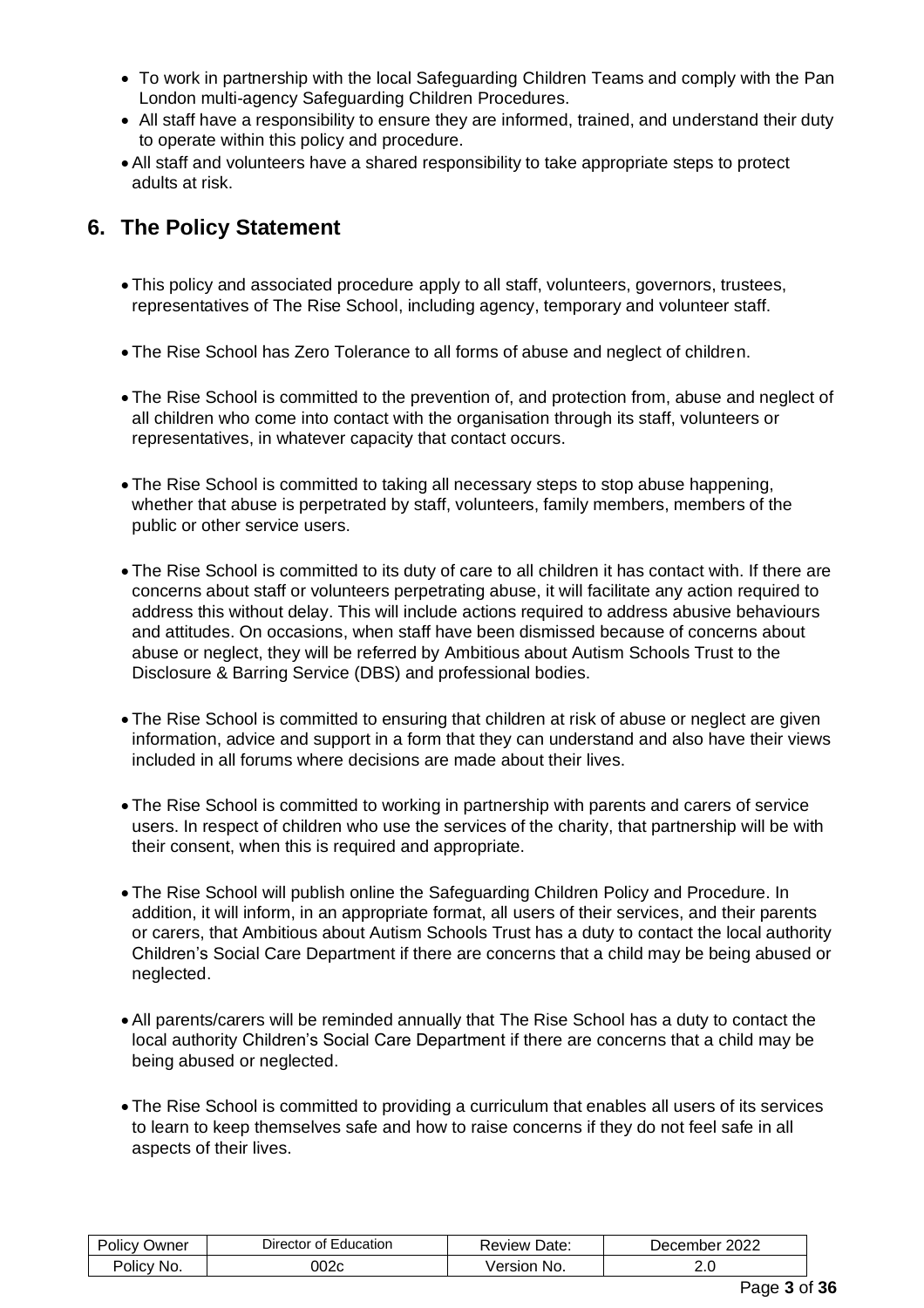- The Rise School is committed to ensuring that senior members of the organisation will be without delay, fully briefed and consulted with by staff on any concerns about abuse or neglect: the process for this is detailed in the procedure.
- The Assistant Head (Pastoral) of The Rise School is the DSL, with the Head of School being the Deputy DSL. The DSL takes lead responsibility for child protection and wider safeguarding arrangements.
- The Director of Education is the overall DSL/Operational Lead (OL) for Ambitious about Autism and the Ambitious about Autism Schools Trust with responsibility for safeguarding. In the absence of the Director of Education the role will be delegated to another trained member of the Executive Leadership Team.
- During term time, the DSL will be available during school hours for staff to discuss any safeguarding concerns. See Appendix 1 for a full chart of DSLs and Deputy DSLs.
- When the DSL is absent, the Head of School will act as cover for the school.
- If the DSL and the Head of School are not available, the Director of Education will act as cover (for example, during out-of-hours/out-of-term activities).

The DSL will be given the time, funding, training, resources and support to:

- Provide advice and support to other staff on child welfare and child protection matters.
- Take part in strategy discussions and inter-agency meetings and/or support other staff to do so.
- Contribute to the assessment of children.
- Refer suspected cases, as appropriate, to the relevant body (Local Authority children's social care, Channel programme, and/or police), and support staff who make such referrals directly.
- Be aware of, and follow, the NPCC guidance on [when to make a direct referral to the police](https://www.npcc.police.uk/documents/Children%20and%20Young%20people/When%20to%20call%20the%20police%20guidance%20for%20schools%20and%20colleges.pdf)
- Where pupils have an allocated social worker as a result of concerns about abuse or neglect, ensure relevant staff are aware of this so that additional learning and/or pastoral support can be offered to the child.
- Liaise with the school's mental health lead.
- Liaise with HR to ensure appropriate referrals are made to the Disclosure & Barring Service, Teaching Regulation Agency and / or other regulatory bodies.
- The DSL will also keep the Organisational Lead informed of any issues and liaise with Local Authority case managers and designated officers for child protection concerns as appropriate. The Organisational Lead in turn will brief and keep updated the Chief Executive and/or Chair of Trustees as appropriate.

The Rise School is committed to working within the Pan London Multi Agency Safeguarding Children policy and procedures and the procedures of any other local authorities where any child at risk may reside.

• The Rise School is committed to working with the London Borough of Haringey LADO and the police if there are any concerns about, or perceived risks, in respect of staff or volunteers at any service.

| ⊃wner         | Education     | Date:          | 2022     |
|---------------|---------------|----------------|----------|
| OIICV         | Director of ' | Review         | December |
| No.<br>Policy | 002c          | No.<br>'ersion | 2.J      |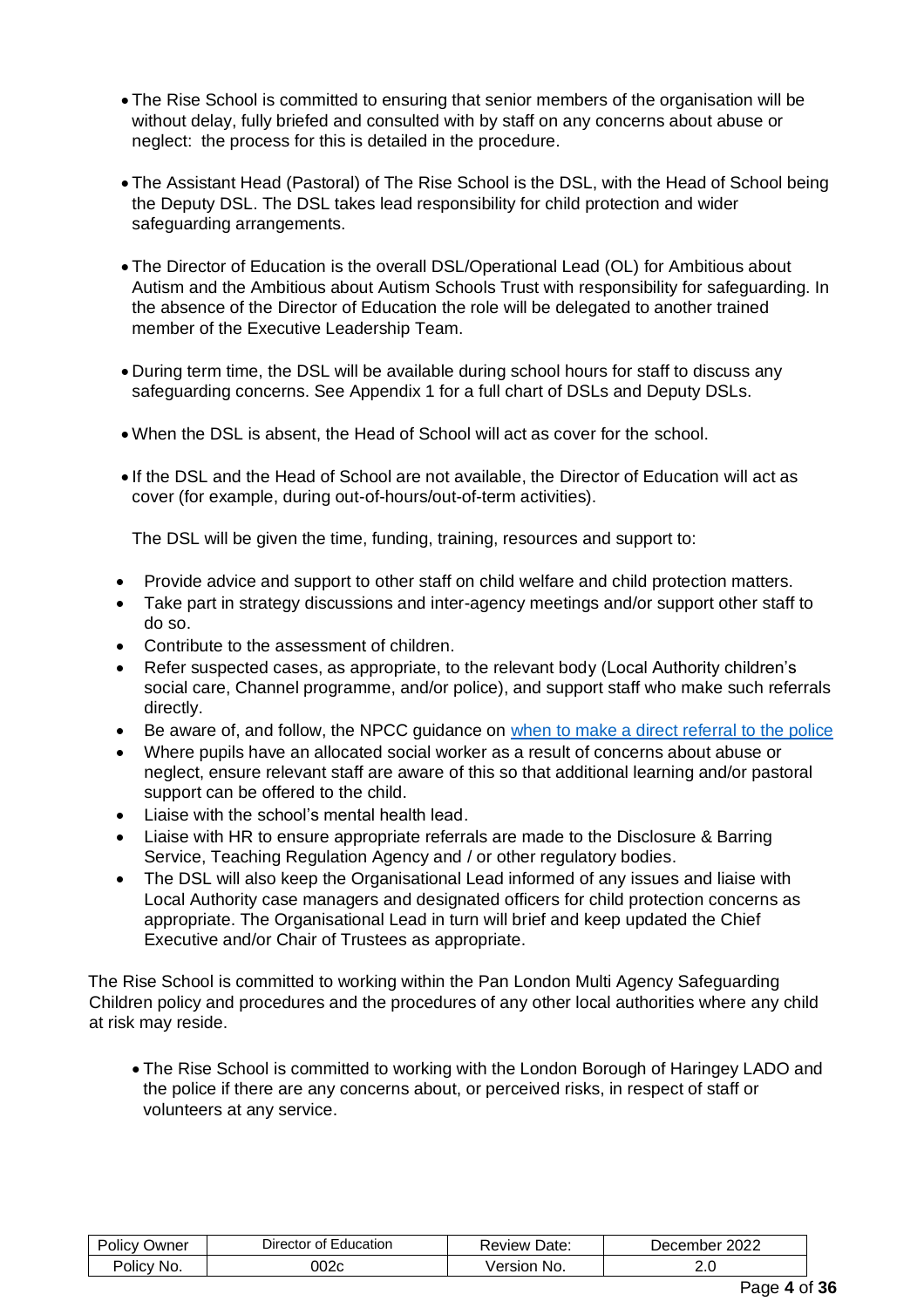• The Rise School is committed to ensuring all staff and volunteers, including those with designated responsibilities, have received appropriate levels of up-to-date safeguarding training.

# **7. Risk Assessment**

Should this policy and associated procedure be ignored or disregarded, the possible outcomes are:

- **For children at risk of abuse or neglect –** being placed at further risk of harm and neglect.
- **For staff and volunteers –** who may be subject to inquiry, investigation internally or externally for failing to take appropriate steps, internally may then be subject to a disciplinary process.
- **For the Alerting Managers, the Chief Executive and Board of Trustees and the Governing Bodies –** possible inquiry/investigation and report from the Charities Commission and regulators or recommendation from local authorities to regulators.
- **For Ambitious about Autism Schools Trust –** possible risk of public scrutiny and ultimately risk of prosecution and/or additional inspections from regulators and ultimately deregistration. All of the above can lead to negative media attention and damage to the reputation of the school.

# **8. Legislation and statutory guidance**

This policy is based on the Department for Education's statutory guidance, Keeping Children Safe [in Education 2021](https://assets.publishing.service.gov.uk/government/uploads/system/uploads/attachment_data/file/1007260/Keeping_children_safe_in_education_2021.pdf) and [Working Together to Safeguard Children,](https://www.gov.uk/government/publications/working-together-to-safeguard-children--2) and the [Governance Handbook.](https://www.gov.uk/government/publications/governance-handbook) 

We comply with this guidance and the procedures set out by our local multi-agency partnerships.

This policy is also based on the following legislation:

- Part 3 of the schedule to the Education (Independent School Standards) Regulations 2014. which places a duty on academies and independent schools to safeguard and promote the welfare of pupils at the school.
- Part 1 of the schedule to the *[Non-Maintained Special Schools \(England\) Regulations 2015](http://www.legislation.gov.uk/uksi/2015/728/schedule/made)*[,](http://www.legislation.gov.uk/uksi/2015/728/schedule/made) which places a duty on Non-Maintained Special Schools (NMSS) to safeguard and promote the welfare of pupils at the school.
- [The Children Acts](http://www.legislation.gov.uk/ukpga/1989/41) [1989](http://www.legislation.gov.uk/ukpga/1989/41) and 2004, which provide a framework for the care and protection of children.
- Section 5B(11) of the Female Genital Mutilation Act 2003, as inserted by section 74 of the [Serious Crime Act 2015,](http://www.legislation.gov.uk/ukpga/2015/9/part/5/crossheading/female-genital-mutilation) which places a statutory duty on teachers and other professionals to report to the police where they discover that female genital mutilation (FGM) appears to have been carried out on a girl under 18.
- [Statutory guidance on FGM,](https://www.gov.uk/government/publications/multi-agency-statutory-guidance-on-female-genital-mutilation) which sets out responsibilities with regards to safeguarding and supporting girls affected by or at risk of FGM.
- Sexual Offences Act 2003, Serious Crime Act 2015 and Voyeurism Act 2019 which among other things, provide the framework for responding to allegations of sexual violence and harassment between pupils in schools and colleges.
- [The Rehabilitation of Offenders Act 1974](http://www.legislation.gov.uk/ukpga/1974/53) (exceptions order 1975), which outlines when people with criminal convictions should disclose these to prospective employers.
- Schedule 4 of the [Safeguarding Vulnerable Groups Act 2006](http://www.legislation.gov.uk/ukpga/2006/47/schedule/4) and the Protection of Freedoms Act 2012, which define what 'regulated activity' is in relation to children and vulnerable adults.

| ⊃wner<br>יסוופי | Jirector<br>Education<br>ΩŤ | Date:<br>∴eview ' | 2022<br>Jecem<br>nbe: |
|-----------------|-----------------------------|-------------------|-----------------------|
| No.<br>OIIC'    | 002c                        | No.<br>ersion     | ے،ب                   |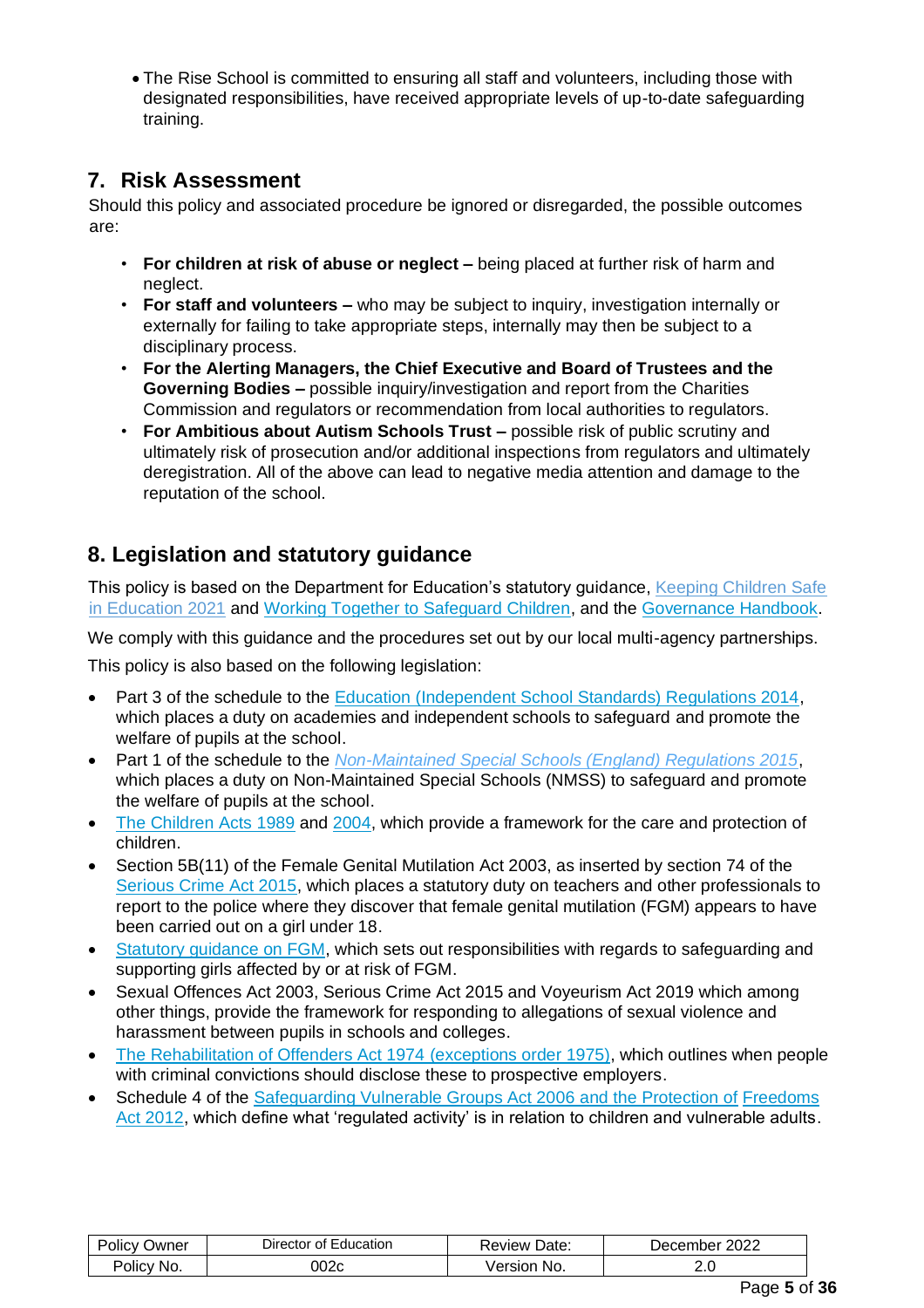- Statutory quidance [on the Prevent duty,](https://www.gov.uk/government/publications/prevent-duty-guidance) which explains schools' duties under the Counter Terrorism and Security Act 2015 with respect to protecting people from the risk of radicalisation and extremism.
- The Disqualification under the Childcare Act (DUCA) Regulation 2018, which sets out who is disqualified from working in early years or later years childcare.

This policy also meets requirements relating to safeguarding and welfare in the [statutory](https://www.gov.uk/government/publications/early-years-foundation-stage-framework--2) [framework for the Early Years Foundation Stage,](https://www.gov.uk/government/publications/early-years-foundation-stage-framework--2) our funding agreement and articles of association and with Charity Commission guidance in [Safeguarding](https://www.gov.uk/guidance/safeguarding-duties-for-charity-trustees) [duties](https://www.gov.uk/guidance/safeguarding-duties-for-charity-trustees) [for](https://www.gov.uk/guidance/safeguarding-duties-for-charity-trustees) [charity](https://www.gov.uk/guidance/safeguarding-duties-for-charity-trustees) [trustees](https://www.gov.uk/guidance/safeguarding-duties-for-charity-trustees) and [Safeguarding](https://www.gov.uk/government/publications/strategy-for-dealing-with-safeguarding-issues-in-charities) [strategy](https://www.gov.uk/government/publications/strategy-for-dealing-with-safeguarding-issues-in-charities) and how to report serious safeguarding incidents [Guidance](https://www.gov.uk/guidance/how-to-report-a-serious-incident-in-your-charity) [on](https://www.gov.uk/guidance/how-to-report-a-serious-incident-in-your-charity) [reporting](https://www.gov.uk/guidance/how-to-report-a-serious-incident-in-your-charity) [serious](https://www.gov.uk/guidance/how-to-report-a-serious-incident-in-your-charity) [incidents](https://www.gov.uk/guidance/how-to-report-a-serious-incident-in-your-charity)

London Boroughs adhere to the Pan London Child Protection Procedures and Guidance (5th edition) which can be found on th[e](http://www.londoncp.co.uk/) [London Child Protection Procedures website](http://www.londoncp.co.uk/).

# **9. Definitions**

### **Safeguarding and promoting the welfare of children** means:

- Protecting children from maltreatment.
- Preventing impairment of children's health or development.
- Ensuring that children grow up in circumstances consistent with the provision of safe and effective care.
- Taking action to enable all children to have the best outcomes.

**Child protection** is part of this definition and refers to activities undertaken to prevent children suffering, or being likely to suffer, significant harm.

**Abuse** is a form of maltreatment of a child and may involve inflicting harm or failing to act to prevent harm. Appendix 1 explains the different types of abuse.

**Neglect** is a form of abuse and is the persistent failure to meet a child's basic physical and/or psychological needs, likely to result in the serious impairment of the child's health or development. Appendix 1 defines neglect in more detail.

**Children** includes everyone under the age of 18. The term Children in this policy could also be referenced as Young People. For Young People in our services over the age of 18 please refer to our Adult Safeguarding Policy. OFSTED defines safeguarding as:

*"Safeguarding is not just about protecting children, pupils and vulnerable adults from deliberate harm, neglect and failure to act. It relates to broader aspects of care and education, including:* 

- *Children's and pupils' health and safety and well-being, including their mental health.*
- *Meeting the needs of children who have special educational needs and/or disabilities.*
- *The use of reasonable force.*
- *Meeting the needs of children and pupils with medical conditions.*
- *Providing first aid.*
- *Educational visits.*
- *Intimate care and emotional well-being.*
- *Online safety and associated issues.*
- *Appropriate arrangements to ensure children's and pupils' security, taking into account the local context.*

# **10. Equality statement**

Some children have an increased risk of abuse, and additional barriers can exist for some children with respect to recognising or disclosing it. Children with autism may be more vulnerable to abuse than their neurotypical peers due to their autism. We are committed to anti-discriminatory practice

| Jwner<br>Olic\ | Education<br>⊃irector<br>Οt | Date:<br>Review : | 2022<br>December |
|----------------|-----------------------------|-------------------|------------------|
| Policy         | 002c                        | /ersior           | ے . ب            |
| No.            |                             | No.               |                  |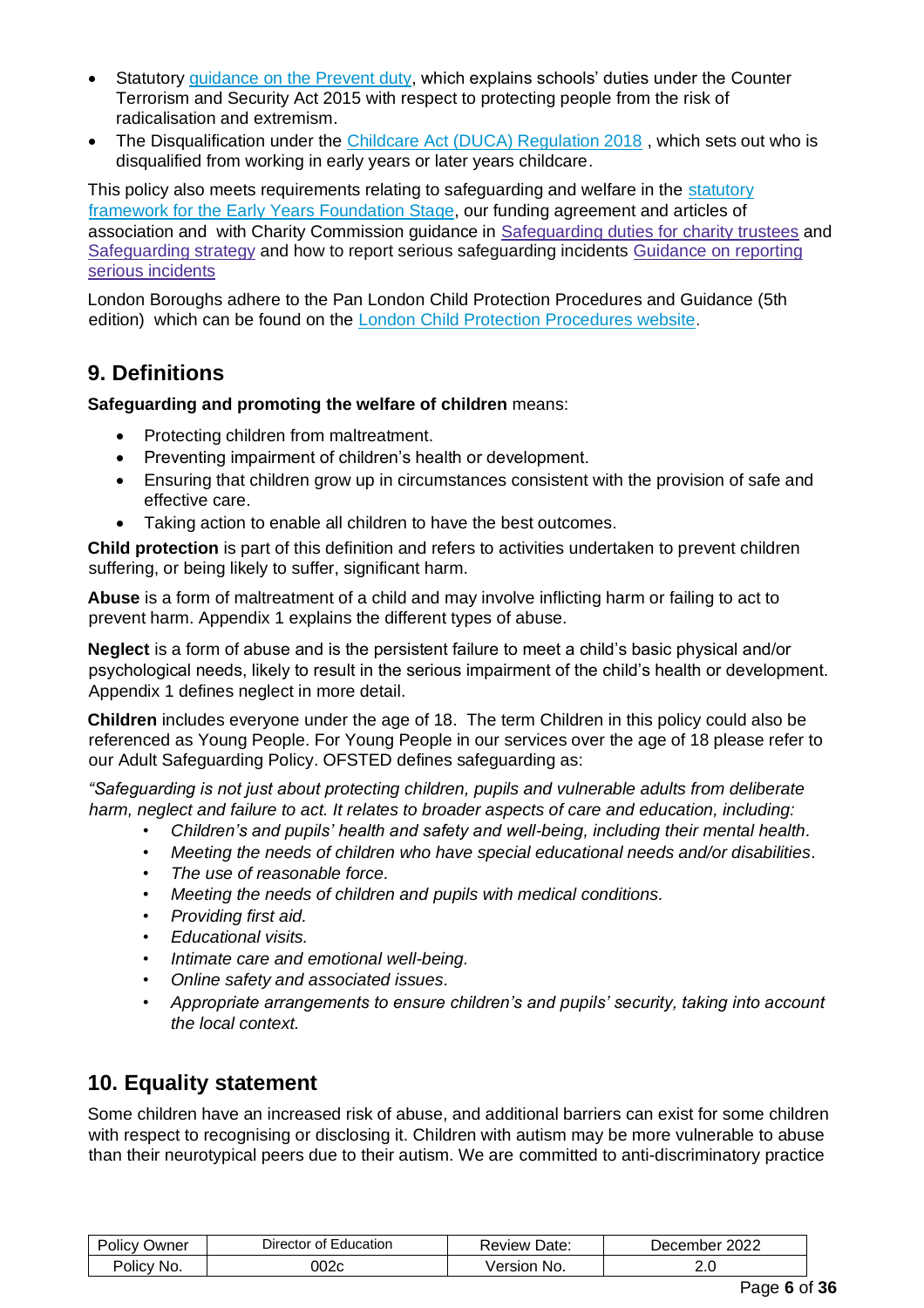and recognise children's diverse circumstances. We ensure that all children have the same protection, regardless of any barriers they may face.

We give special consideration to children who:

- Have special educational needs or disabilities.
- Are young carers.
- May experience discrimination due to their race, ethnicity, religion, gender identification or sexuality.
- Have English as an additional language.
- Are known to be living in difficult situations for example, temporary accommodation or where there are issues such as substance abuse or domestic violence.
- Are at risk of FGM, sexual exploitation, forced marriage, or radicalisation.
- Are asylum seekers.

# **11.The Procedures**

### **11.1 Roles and responsibilities**

Safeguarding and child protection is **everyone's** responsibility and hence is a whole organisational approach. This policy applies to all staff, trustees, volunteers and governors in the school and is consistent with the procedures of Haringey Safeguarding Children's Partnership, Hounslow Local Safeguarding Children Partnership and Pan London Child Protection Procedures and Guidance.

We are aware of our responsibility to do all we can to support social workers, and to facilitate social workers to have access to children in order to undertake statutory assessments under s17 (child in need) or s47 (child in need of protection). Any staff member may be asked to contribute to an assessment and would have a statutory responsibility to do so.

Our policy and procedures also apply to extended school and off-site activities, such as community access programmes, residential visits and work experience placements.

### **11.2 All staff responsibilities**

All staff will read and understand part 1 and Annex A of the Department for Education's statutory safeguarding guidance, [Keeping Children Safe in Education](https://www.gov.uk/government/publications/keeping-children-safe-in-education--2) (2021) and review this guidance at least annually. The organisation has a process to track that staff have read and understood the statutory safeguarding guidance.

All staff will be aware of:

- Our systems which support safeguarding, including the staff code of conduct, the role of and how to contact the designated safeguarding lead (DSL), online safety and acceptable use policy, the behaviour policy, and the safeguarding response to children who go missing from education.
- The early help process and their role in it, including identifying emerging problems, liaising with the DSL, and sharing information with other professionals to support early identification and assessment.
- The process for making referrals to Local Authority children's social care and for statutory assessments that may follow a referral, including the role they might be expected to play
- What to do if they identify a safeguarding issue or a child tells them they are being abused or neglected, including specific issues such as FGM, and how to maintain an appropriate level of confidentiality while liaising with relevant professionals.

| ⊃wner<br>JIICV | Education<br>nt.<br>. Jirer<br>тог | Date:<br>kevlew | 2022<br>ember.<br>، ۱۵ |
|----------------|------------------------------------|-----------------|------------------------|
| NO.<br>Olic'   | 002c                               | -No.<br>'SION   | <u>. . v</u>           |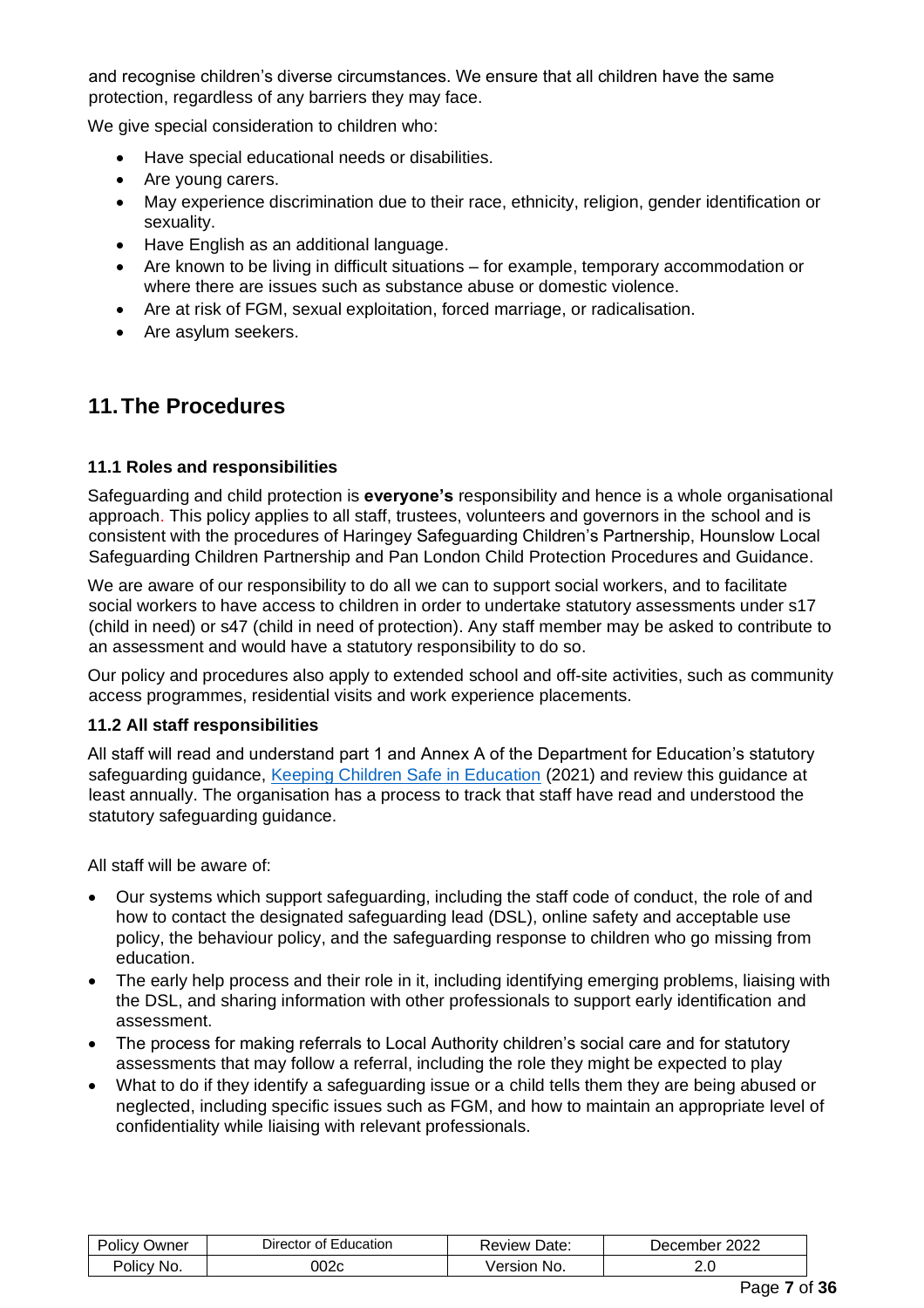• The signs of different types of abuse and neglect, as well as specific safeguarding issues, such as child sexual exploitation (CSE), honour based abuse and radicalisation. The organisation has a separate Preventing Extremism and Radicalisation Policy.

Section 12 and Appendix 5 of this policy outline in more detail how staff are supported to do this.

### **11.3 The designated safeguarding lead (DSL)**

Our DSL is The Assistant Head (Pastoral) of The Rise School. The Director of External Affairs is the DSL for central charity staff. The DSL takes lead responsibility for child protection and wider safeguarding arrangements.

The Director of Education is the Organisation Lead and has overall responsibility for safeguarding. In the absence of the Director of Education the role will be delegated to another trained member of the Executive Leadership Team.

During term time, the DSL will be available during school hours for staff to discuss any safeguarding concerns. See Appendix 1 for a full chart of DSL and Deputy DSL.

When the DSL is absent, the Head of School for The Rise School will act as cover for their services.

If the DSL and Head of School are not available, the Director of Education will act as cover (for example, during out-of-hours/out-of-term activities).

The DSL will be given the time, funding, training, resources and support to:

- Provide advice and support to other staff on child welfare and child protection matters.
- Take part in strategy discussions and inter-agency meetings and/or support other staff to do so.
- Contribute to the assessment of children.
- Refer suspected cases, as appropriate, to the relevant body (Local Authority children's social care, Channel programme, and/or police), and support staff who make such referrals directly.
- Liaise with HR to ensure appropriate referrals are made to the Disclosure & Barring Service, Teaching Regulation Agency and / or other regulatory bodies.

The DSL will also keep the Organisational Lead informed of any issues and liaise with Local Authority case managers and designated officers for child protection concerns as appropriate. The Organisational Lead in turn will brief and keep updated the Chief Executive and/or Chair of Trustees as appropriate.

The full responsibilities of the DSL are set out in their job description and at KCSIE annex B.

### **11.4 Governance**

The Education Committee will approve this policy at each review and hold the Director of Education and Head of School to account for its implementation.

The Board of Trustees will appoint a senior board level member to monitor the effectiveness of this policy in conjunction with the board of Ambitious about Autism Schools Trust. This is always a different person from the DSL. In addition, AaAST has a joint Safeguarding Board which meets three times each year to review and monitor child protection and safeguarding practice across the organisation. The Safeguarding Board reports to the Education Committee.

The Director of Education will act as the 'case manager' if an allegation of abuse is made against a Head of School.

The Chief Executive will act as the 'case manager' if an allegation of abuse is made against the Director of Education.

| שמעΩ<br>οιιαν | Education<br>Director<br>Οt | Date:<br>' evlew. | 2022<br>Jecember |
|---------------|-----------------------------|-------------------|------------------|
| No.           | 002c                        | 'ersion           | 2.v              |
| Olicy         |                             | No.               |                  |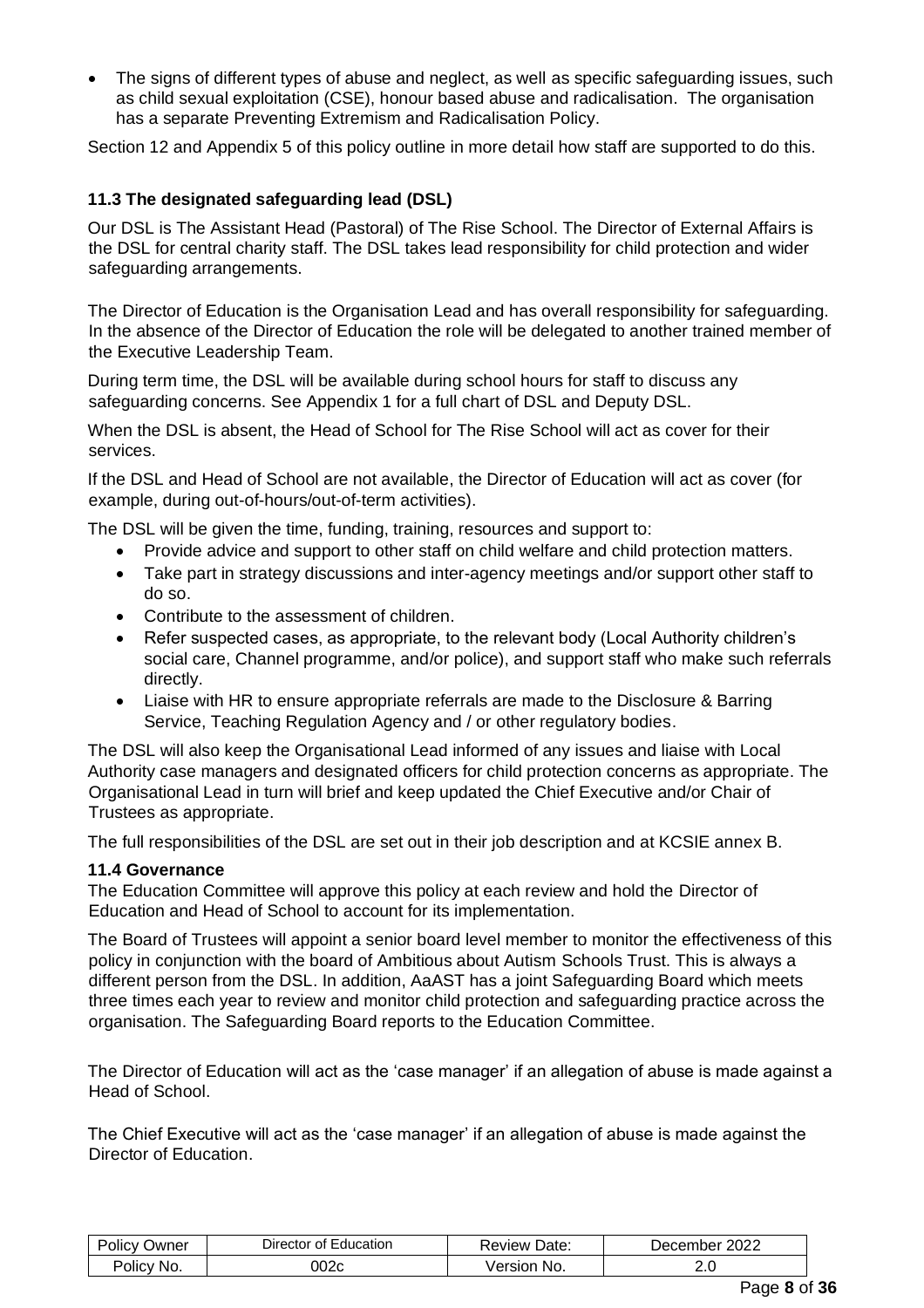The Board lead will act as the 'case manager' if an allegation of abuse is made against the Chief Executive Officer.

Trustees must follow the specific guidance outlined in *How to report serious incidents in your charity* Sept 2107, Charities: how to protect children and adults at risk 2018 and *[Strategy for](https://www.gov.uk/government/publications/strategy-for-dealing-with-safeguarding-issues-in-charities)  [dealing with Safeguarding issues in charities](https://www.gov.uk/government/publications/strategy-for-dealing-with-safeguarding-issues-in-charities)* [Charity](https://www.gov.uk/government/publications/strategy-for-dealing-with-safeguarding-issues-in-charities) [Commission](https://www.gov.uk/government/publications/strategy-for-dealing-with-safeguarding-issues-in-charities) Sept 2017.

The Chief Executive will advise the Chair of Trustees when a safeguarding incident needs to be reported to the Charity Commission.

### **11.5 The Director of Education**

The Director of Education is responsible for the implementation of this policy, including:

- Ensuring that staff (including temporary staff) and volunteers are informed of this policy as part of their induction.
- Communicating this policy to parents when their child joins the school and via the school website.
- Ensuring that the DSL has appropriate time, funding, training and resources, and that there is always adequate cover if the DSL is absent.
- Ensuring that all staff undertake appropriate safeguarding and child protection training and update this regularly.
- Acting as the 'case manager' in the event of an allegation of abuse made against another member of staff or volunteer, where appropriate (see Appendix 4).
- Ensuring the relevant staffing ratios are met, where applicable.
- Making sure each child in the Early Years Foundation Stage is assigned a key person.

### **11.6 Confidentiality**

For The Rise School, the DSL has responsibility to ensure all concerns within the school are recorded, monitored and secured.

The Director of External Affairs is responsible for concerns that are not about pupils at the school to be recorded, monitored and secured.

Our settings use a digital recording system, BehaviourWatch, which includes a discrete child protection module with appropriate security certificates in place. All staff are expected to record their concerns onto BehaviourWatch; these records are accessible only to the designated staff and Head of School / Principal and Director of Education.

All existing paper records are kept in a locked cabinet and in a secure place within the main school buildings. The Rise is a multi-site provision so a secure place on each site is provided.

Records will not be taken off the site without the express written permission of the Director of Education.

Access to these records (whether paper or digital) will be strictly limited on a need to know basis and controlled by the DSL and the Charity Lead and the Chief Executive. Where someone other than the designated staff or Head of School / Principal / Director of Education has reason to view a child's child protection file, this will be recorded on the child's chronology.

All electronic records will be held in a secure area with access limited by the DSL. If records are sent outside of the organisation, then the records would be password protected and/or sent via an encrypted email system such as Egress Switch.

| שwner<br>'OliC∖ | Education<br>ctor of<br>⊃irector | Date:<br>べeview | 2022<br>December |
|-----------------|----------------------------------|-----------------|------------------|
| No.<br>Olicy    | 002c                             | No.<br>Jersion  | <u>.</u> .       |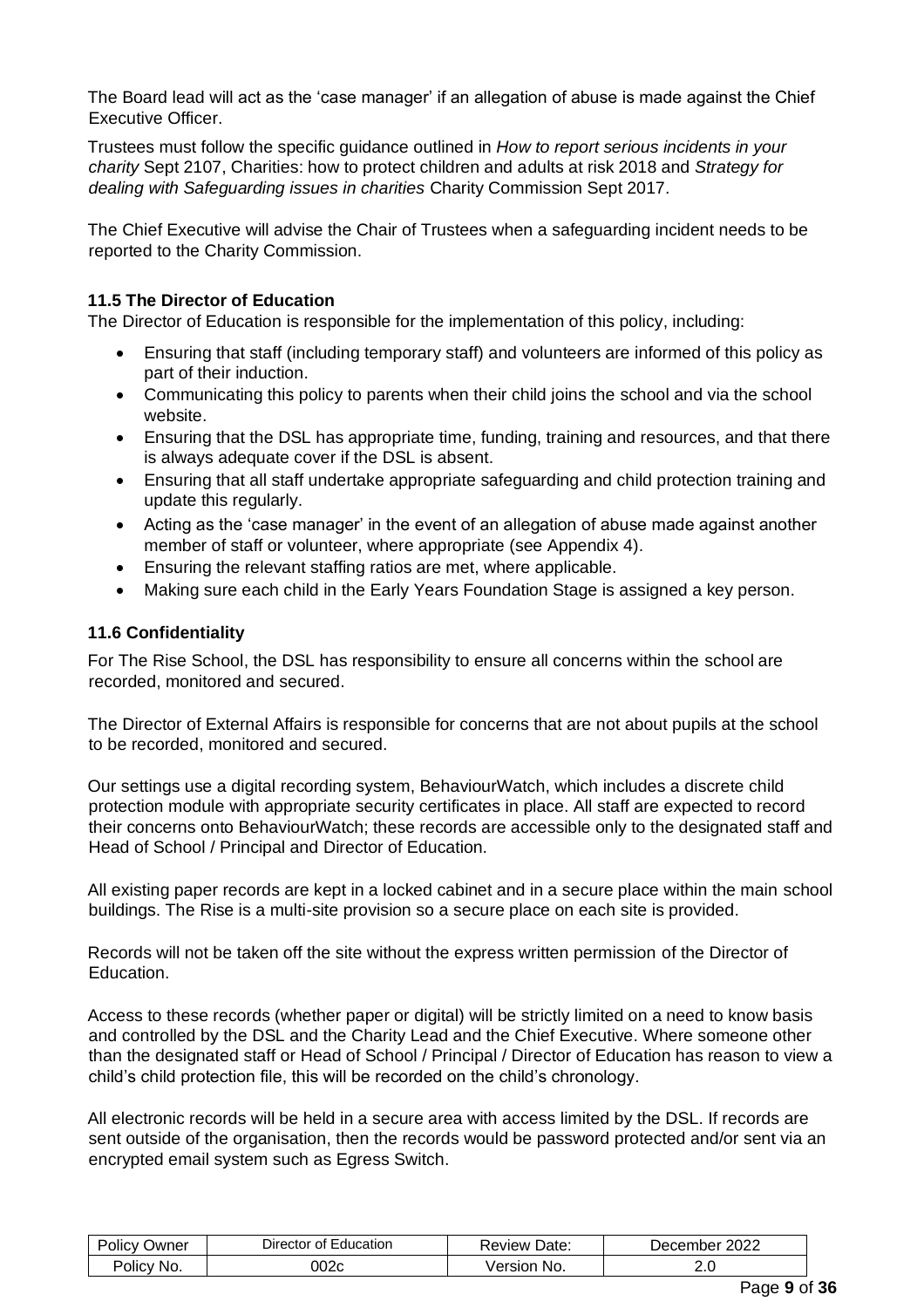# **12.Recognising abuse and taking action**

If you have a cause for concern that a child is in immediate danger or risk of harm, you must report it verbally immediately to children's social care and/or the police. You must inform the DSL verbally within two hours and enter a written report on BehaviourWatch within 24 hours.

If no designated person is available, or the concerns are not within the school/sixth form, then the Director of Education should be reported to directly.

Staff, volunteers and governors must follow the procedures set out below in the event of a safeguarding issue.

Procedures cannot predict every set of circumstances and if any member of staff/volunteer is dealing with a child protection or safeguarding matter, then they should raise concerns without delay, seek support through supervision and debrief with a senior manager at each stage in the process.

### **12.1 If a child is in immediate danger**

Make a referral to children's social care and/or the police immediately if a child is in immediate danger or at risk of harm. Anyone can make a referral.

Tell the DSL (see section Appendix 1) as soon as possible if you make a referral directly. The procedures detailed here are mandatory and must be followed. The flow charts that accompany these procedures constitute the basic outline of the processes that need to be considered; each box on the flow chart has a related paragraph in these procedures. Responding to concerns that a child may be being abused or neglected, including disclosure by a child or young person

Discuss your concern or the incident / disclosure with the DSL or deputy without delay; you will then be asked to record your concern or the incident on BehaviourWatch as soon as possible. Also refer to flow chart Figure 1.

### **Recognition of signs and indicators of abuse**

Recognition of the signs and indicators of abuse poses considerable challenges for most professional staff who work with children and do not deal with protection and safeguarding issue on a day to day basis. Identifying abuse of children with disabilities who may also present with a range of behaviors that challenge is not straightforward. It is crucial to effective safeguarding that all staff and volunteers are able to recognise signs and indicators of abuse and this requires acceptance that children with autism are more likely to be abused than children without disabilities. Appendix 2 offers a range of indicators and signs of abuse as well as examining some of the potential blocks to recognition and factors which can inhibit the taking of appropriate steps.

### **Raising a concern**

Where a member of staff believes a child may be at immediate risk of abuse or neglect, or a child or young person makes a disclosure, staff will report this directly and without delay to the Designated Safeguarding Lead (DSL).

If no Designated person is available, or the concerns are not within the school/college, then the Director of Education should be reported to directly. The staff member with the concern will then be asked to make a detailed record of the information on BehaviourWatch.

| .<br>∽<br>≌olicv<br>Owner | - -<br>Education<br>Director<br>0t | Date:<br>Review | 2022<br>December |
|---------------------------|------------------------------------|-----------------|------------------|
| 'olicy<br>No.             | 002c                               | No.<br>ersion   | ے .              |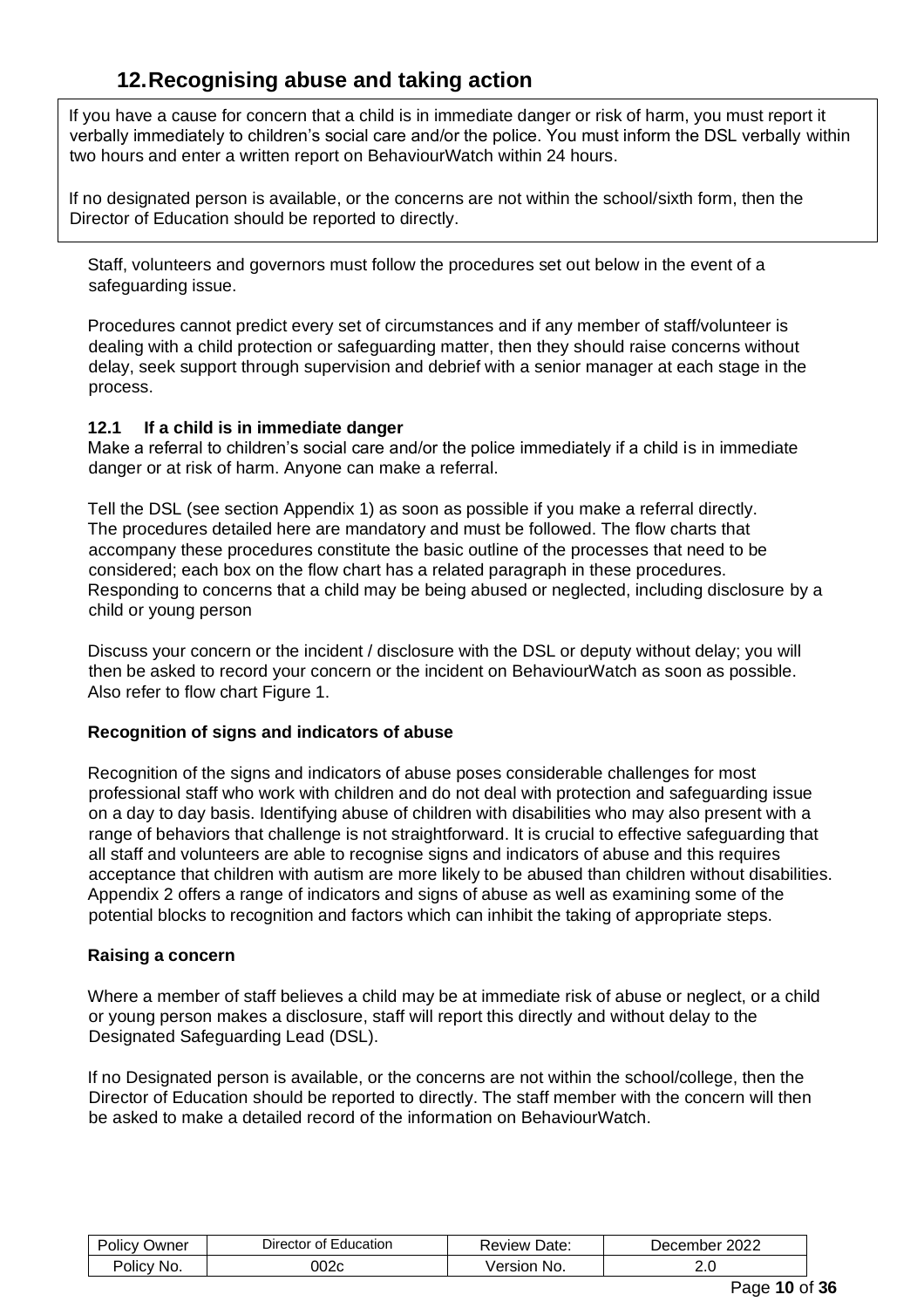Where staff have a safeguarding or pastoral concern or believe that a child may benefit from early help (but do not believe there is an immediate risk of harm) they will make a detailed written account of their concern or the incident on BehaviourWatch. The DSL or deputy may contact the member of staff for additional information or clarification.

### **Recording**

The keeping of accurate and prompt recording is fundamental to effective safeguarding and all staff and volunteers have a responsibility to ensure all concerns are recorded appropriately. This requires those who raise concerns to make a written record on BehaviourWatch within two hours of raising any concerns. If more than one member of staff is present at an incident, each should make their own record.

The child protection facility of BehaviourWatch is designed to capture the essential information outlined below. If for some reason, an individual cannot make a digital record (a visiting professional, for example) they will be asked to make a written record instead which should include:

- Who they have concerns about (name of learner).
- Age of pupil / learner (if known).
- Date and time, they are making the record.
- Date and time the incident occurred (if this is known).
- What was observed, heard or noted that led to the concern being raised.
- Source of information (if the concern was not directly observed i.e. a parent informs a member of staff that he/ she has seen abuse indicators).
- Behavioural observations (noting that this is one of the most likely ways in which a member of staff is likely to note concerns.
- If a child or young person has made a disclosure, record what was said / communicated.
- Which senior manager has been reported to (in line with these procedures) and what initial actions were agreed.
- This record must be signed, and time dated by the person making the record and the relevant DSL.

The DSL will ensure that the concern or incident is logged on BehaviourWatch and the paper record is scanned into the system.

When reporting a concern to the local authority children's social care, the DSL will inform the Local Authority that a written record of the concern is available and will email details of the concerns to the local authority securely if requested.

If at any stage we or the Local Authority decide that no further action is to be taken, then the reason for this and who made the decision will be recorded.

Once a concern has been raised about a child, an individual child protection record will be created on BehaviourWatch. All subsequent actions/events following the reporting of a concern should be recorded in the digital file; which will then produce a chronology. Any documentation received digitally from the local authority, police or other agencies will be saved to the digital child protection file; paper documentation will be scanned in and the date of receipt logged.

### **Concerns that a child has been harmed or is at risk of harm by a stranger or member of the public**

If initial fact finding suggests that the concerns relate to a member of the public or a stranger, then this is to be reported to children's social care and the police without delay.

| -<br>שwner<br><b>POLICY</b> | Education<br>Director of | Date:<br>∴eview. | 2022<br>December |
|-----------------------------|--------------------------|------------------|------------------|
| No.                         | 002c                     | 'ersion          | ے.ب              |
| <b>OIICV</b>                |                          | No.              |                  |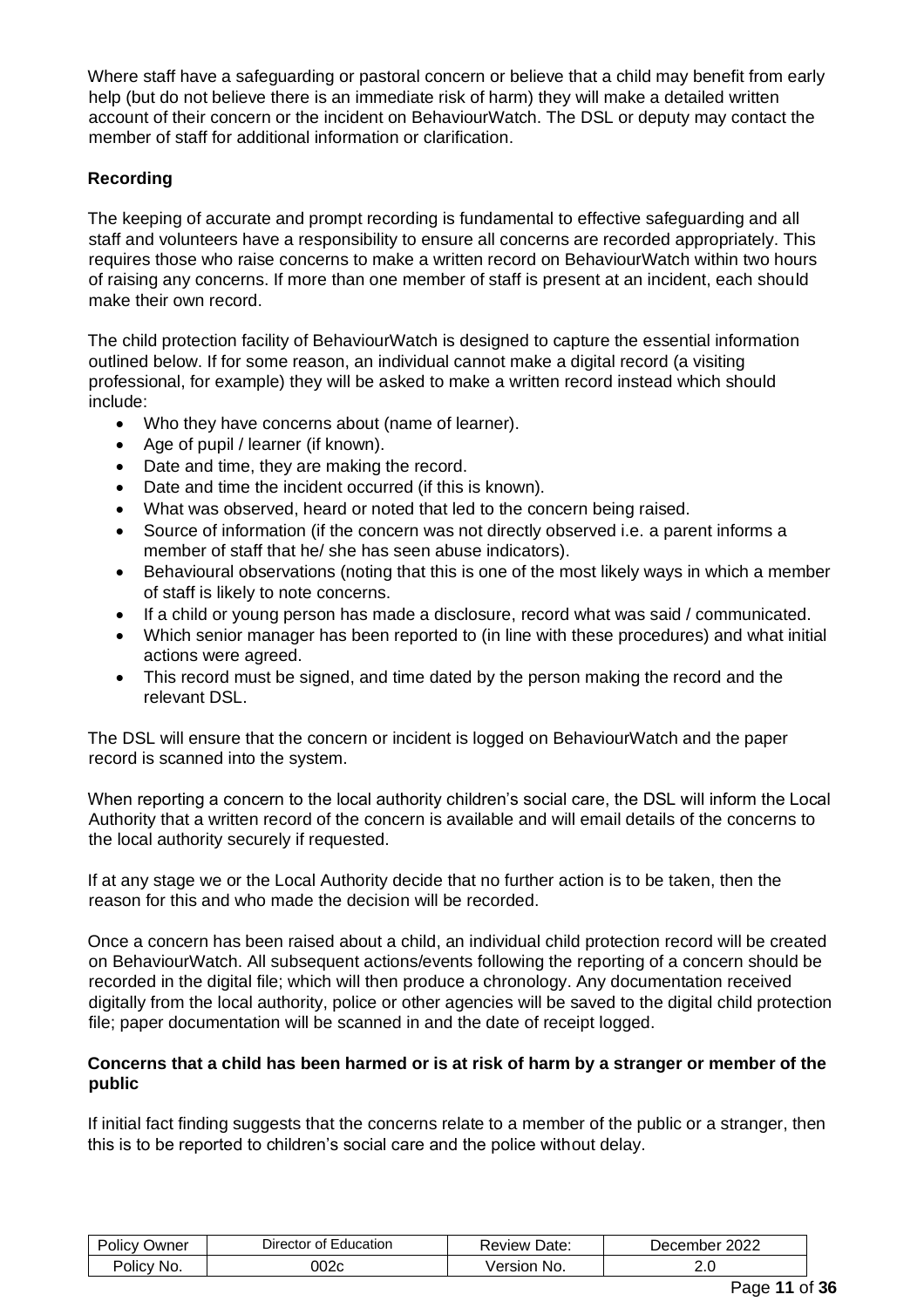Some Local Authorities in London indicate they will contact the police in such circumstances. It is essential that the police are informed so this needs to be clarified at the time of raising the concern. The DSL or deputy will take into account the NPCC guidance on when to contact the police. In such circumstances the police lead investigations and may need to interview staff or volunteers as witnesses. With the agreement of children's social care, the DSL or deputy should inform the parents/carers of the child of the concerns https://www.gov.uk/report-child-abuse-tolocal-council.

### **12.2 If a child makes a disclosure to you**

If a child discloses a child protection or safeguarding issue to you, you should:

- Listen to and believe them. Allow them time to talk freely and do not ask leading questions: use TED (Tell, Explain, Describe) questions if you need to clarify what the child is telling you.
- Stay calm and do not show that you are shocked or upset.
- Tell the child they have done the right thing in telling you. Do not tell them they should have told you sooner.
- Explain what will happen next and that you will have to pass this information on. Do not promise to keep it a secret.
- Contact the DSL or deputy without delay: disclosures will almost always require referral to children's social care.
- Record your conversation on BehaviourWatch as soon as possible using the child's own words.
- If you made any initial notes before uploading the report to BehaviourWatch you must also sign and date the note and pass it on to the DSL.
- Remember that records of concerns, disclosures, initial notes, etc., may be shared with children's social care, police or as part of legal action; it is therefore essential that you stick to the facts, and do not put your own values or judgement on the situation.
- If the child is at immediate risk, make a referral to children's social care and/or the police directly (see 12.1), and tell the DSL as soon as possible that you have done so.

Remember that disclosure does not have to be verbal; a child may sign or communicate their worries or concerns non-verbally.

# **12.3 If you discover that FGM has taken place or a pupil is at risk of FGM**

The Department for Education's Keeping Children Safe in Education explains that FGM comprises "all procedures involving partial or total removal of the external female genitalia, or other injury to the female genital organs".

FGM is illegal in the UK and a form of child abuse with long-lasting, harmful consequences. It is also known as 'female genital cutting', 'circumcision' or 'initiation'. Possible indicators that a learner has already been subjected to FGM, and factors that suggest a learner may be at risk, are set out in Appendix 5.

Any teacher who discovers that an act of FGM appears to have been carried out on a learner. under 18 must immediately report this to the police, personally. This is a statutory duty, and teachers will face disciplinary sanctions for failing to meet it. Unless there is a good reason not to, the member of staff should inform the DSL that a police report has been made and make a record on BehaviourWatch.

The duty above does not apply in cases where a learner is at risk of FGM or FGM is suspected but is not known to have been carried out. Staff should not examine pupils.

| . .<br>$\overline{\phantom{a}}$<br>Policy<br>Jwner | Education<br>Director of | Date:<br>Review       | 2022<br>December |
|----------------------------------------------------|--------------------------|-----------------------|------------------|
| Polic∨⊹<br>No.                                     | 002c                     | No.<br>ersion<br>vers | ے ۔              |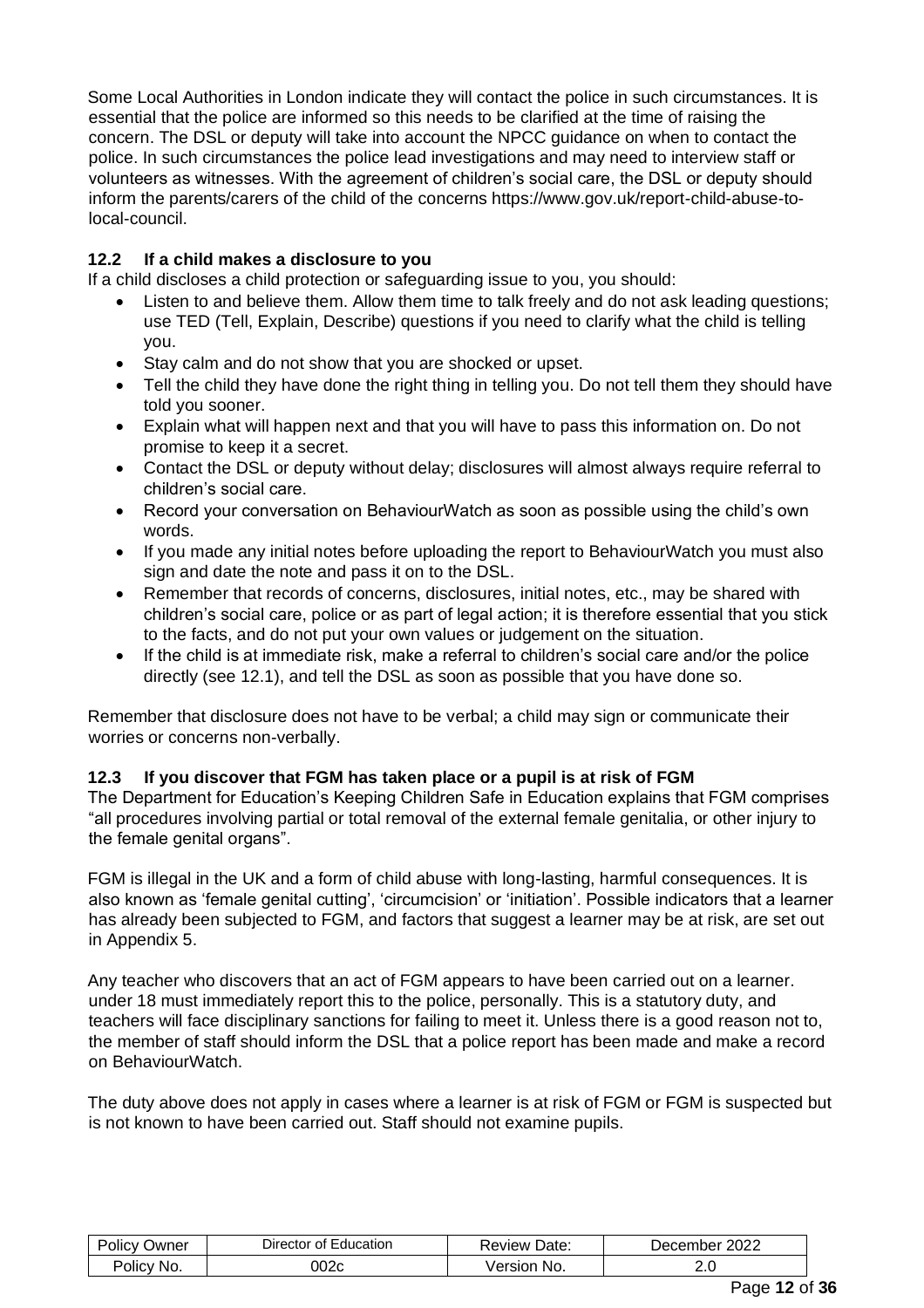Any other member of staff who discovers that an act of FGM appears to have been carried out on a learner under 18 must speak to the DSL and then make a record on BehaviourWatch.

Any member of staff who suspects a learner is at risk of FGM or discovers that a learner age 18 or over appears to have been a victim of FGM, must speak to the DSL and record their concern on BehaviourWatch.

#### **12.4 If you have concerns about a child (as opposed to a child being in immediate danger)**

Figure 1 illustrates the procedure to follow if you have concerns about a child's welfare and the child is not in immediate danger.

Where possible, speak to the DSL first to agree a course of action. Alternatively, if the locally agreed criteria for action have been met, make a referral to Local Authority children's social care directly (see 'Referral' below) considering whether or not parental consent would be needed. You can also contact the charity NSPCC on 0808 800 5000 if you need advice on the appropriate action.

# **Early help**

If early help is appropriate, the DSL will support you in liaising with other agencies and setting up an inter-agency early help assessment as appropriate.

The DSL will keep the case under constant review and will consider a referral to Local Authority children's social care if the situation does not seem to be improving. Timelines of interventions will be monitored and reviewed.

#### **Referral**

If it is appropriate to refer the case to Local Authority children's social care or the police because the local criteria for action have been met, the DSL will make the referral or support you to do so. If you make a referral directly, you must tell the DSL as soon as possible.

The Local Authority will decide within 1 working day of a referral about what course of action to take and will let the person who made the referral know the outcome. The DSL or person who made the referral must follow up with the Local Authority if this information is not made available, and ensure outcomes are properly recorded. If the Local Authority does not provide information, then the DSL may make a referral to the police.

If the child's situation does not seem to be improving after the referral, the DSL or person who made the referral must contact the Local Authority and if necessary, follow the multi-agency partnership escalation procedure to press for reconsideration to ensure the concerns have been addressed and the child's situation improves.

### **12.5 If you have concerns about extremism**

If a child is not at immediate risk of harm, where possible, speak to the DSL first to agree a course of action. Alternatively, make a referral to the relevant agencies directly if appropriate (see 'Referral' above). The organisation has a separate Preventing Extremism and Radicalisation Policy.

Where there is a concern, the DSL will consider the level of risk and decide which agency to make a referral to. This could include the Prevent coordinator, Channel, a programme for identifying and

| .<br>olic\<br>Jwner | -<br>-ducation<br><b>Director</b><br>∩t | Date:<br>⊀eview    | מממ<br>cember<br>$-0.002$<br>ZUZZ |
|---------------------|-----------------------------------------|--------------------|-----------------------------------|
| No.<br>Olic'        | )02<br>,,                               | No.<br>---<br>sıor | z.u                               |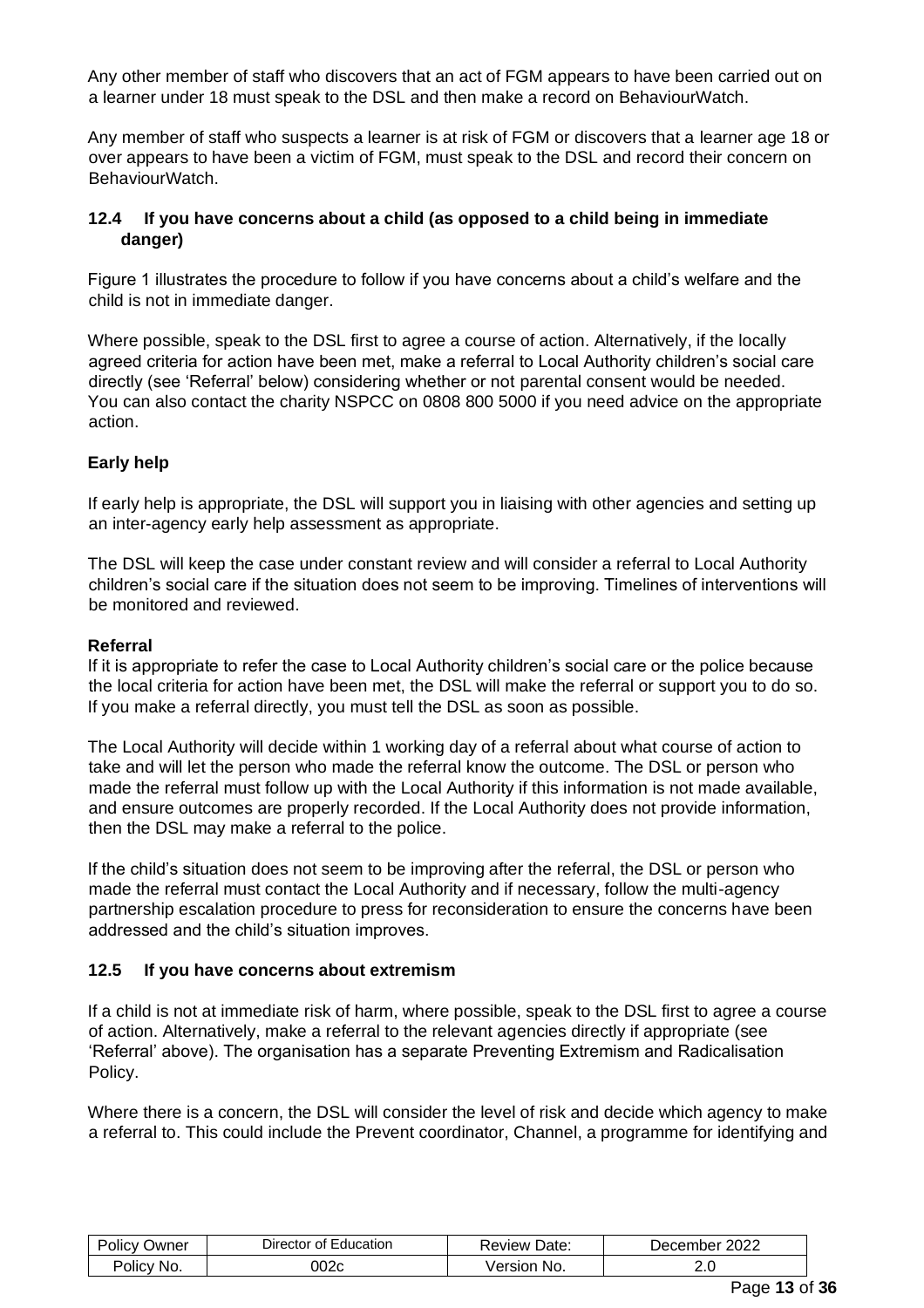supporting individuals at risk of being drawn into terrorism, or the Local Authority children's social care team.

The Department for Education also has a website, Educate against Hate (https://educateagainsthate.com/) with a dedicated telephone helpline (020 7340 7264) that College staff and governors can call to raise concerns about extremism with respect to a pupil. You can also email counter.extremism@education.gov.uk. Note that this is not for use in emergency situations. In an emergency, call 999 or the confidential anti-terrorist hotline on 0800 789 321 if you:

- Think someone is in immediate danger
- Think someone may be planning to travel to join an extremist group
- See or hear something that may be terrorist-related

| $\cdots$<br>שwner<br>Olic' | <b>Director</b><br>Ωt<br>:ducation | Date:<br><b>Review</b> | 2022<br>cember<br>Jec |
|----------------------------|------------------------------------|------------------------|-----------------------|
| No.<br>'olicv              | ∽∩י<br>∪∠ט                         | No.<br>rsion<br>eı     | 2.J                   |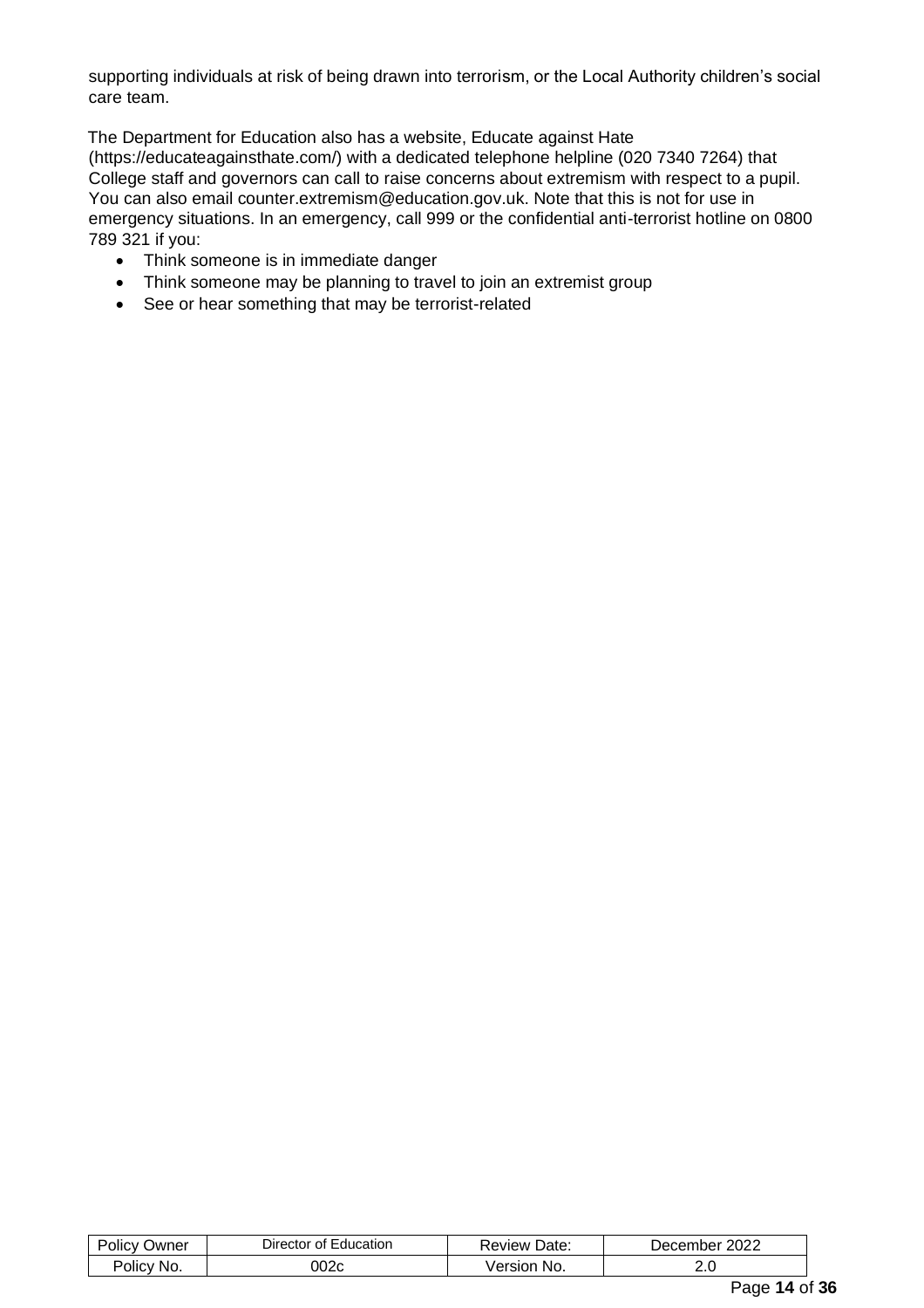**Figure 1: procedure if you have concerns about a child's welfare (no immediate danger)**



Further information can be found in Appendix 6.

| Policy<br>שwner          | ⊃irector<br>Education<br>Οt | Date:<br>Review:                      | ∩∩∩<br>December<br>ZUZZ |
|--------------------------|-----------------------------|---------------------------------------|-------------------------|
| No.<br>olic <sup>y</sup> | 002c                        | No.<br>$\lceil$ is set $\lceil$<br>eı | z.u                     |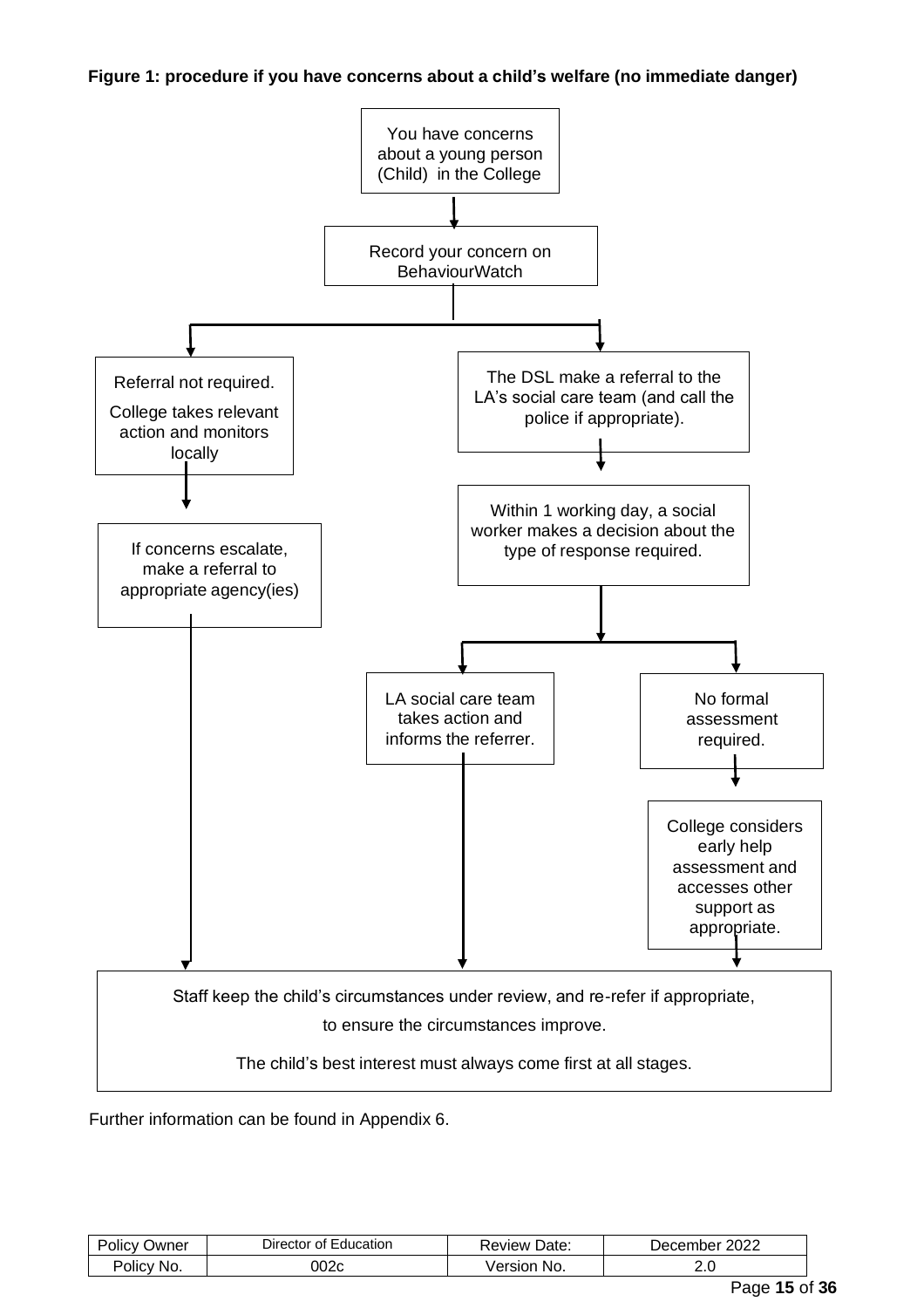# **13. Notifying parents**

Where appropriate, we will discuss any concerns about a child with the child's parents. The DSL will normally do this in the event of a suspicion or disclosure or abuse.

Other staff will only talk to parents about any such concerns following consultation with the DSL.

Consent from parents will always be needed for s17 child in need support or early help but is not required in order to make a s47 (child protection) referral. In line with the principles of GDPR and the Data Protection Act 2018, if we believe that notifying the parents would increase the risk to the child, allow evidence to be destroyed, or that it would not be reasonable or practical to contact parents (for example, because it would cause a delay or the given phone number is uncontactable) we will discuss this with the Local Authority children's social care team before doing so.

In the case of allegations of abuse made against other children, we will normally notify the parents of all the children involved. If the police or children's social care are involved, the parents will only be informed with the agreement of those agencies.

# **14. Mobile phones and cameras**

Staff are allowed to bring their personal phones to school for their own use but will limit such use to non-contact time when pupils are not present. Staff members' personal phones will remain in their bags, lockers or cupboards during contact time with pupils.

Staff will not take pictures or recordings of pupils on their personal phones or cameras.

We will follow the General Data Protection Regulation (GDPR) and Data Protection Act 2018 when taking and storing photos and recordings for use in the school.

For further guidance please see the E-safety policy.

# **15. Complaints and concerns about School safeguarding practices**

# **15.1 Complaints against staff**

Complaints against staff that are likely to require a child protection investigation will be handled in accordance with our procedures for dealing with allegations of abuse made against staff (see Appendix 4).

# **15.2 Other complaints**

Concerns raised against the organisation in relation to its handling of safeguarding issues should be referred to the CEO who will raise this with the Chair of Trustees where appropriate.

# **15.3 Whistle-blowing**

For information on Whistleblowing, please see the Ambitious about Autism Whistleblowing policy.

# **16. Record-keeping**

We will hold records in line with our records retention schedule.

| .<br>Polic\<br>שעΩ | -<br>Director<br>Education<br>ΩŤ | Date:<br>⊀eview | 2022<br>.nber<br>cen<br>Jer |
|--------------------|----------------------------------|-----------------|-----------------------------|
| No.                | 002c                             | ınr             | 2.J                         |
| Olicy              |                                  | No.             | __                          |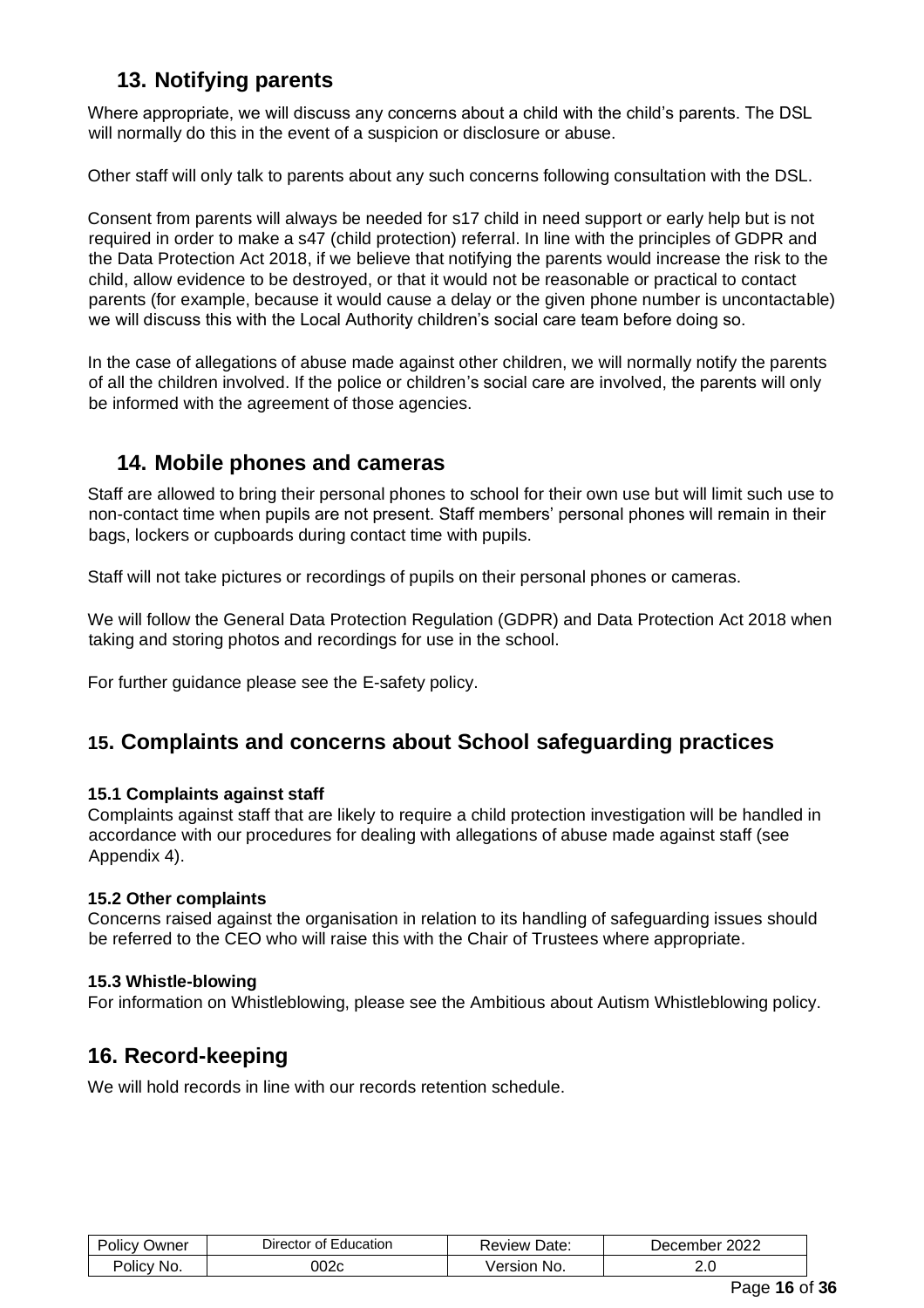All safeguarding concerns, discussions, decisions made and the reasons for those decisions, must be recorded in writing. If you are in any doubt about whether to record something, discuss it with the DSL.

Non-confidential records will be easily accessible and available. Confidential information and records will be held securely and only available to those who have a right or professional need to see them.

Child protection and safeguarding records relating to individual children / pupils will be retained according to statutory guidance after they have left the school (if AaAST is the last education setting a child attends) in accordance with the Ambitious about Autism Data Retention and Archiving Policy.

All paper records will be kept in a locked cabinet and in a secure place within the main school buildings. The Rise School is a multi-site provision so a secure place on each site is provided. Paper records will not be taken off the site without the express written permission of the Director of Education. Access to paper and digital child protection records will be strictly limited on a need to know basis and controlled by the DSL, Director of Education and the Chief Executive.

Electronic records relating to safeguarding concerns, including emails and reports, will be saved to the child's digital child protection file.

Child protection records will be kept separately from education files/records. If a child transfers to another setting, the school will provide the new setting with the child protection file as soon as possible, ideally in a face to face handover. If this is not possible, the file will be sent securely and separately from the main pupil file and taking into consideration the Data Protection Act 2018 and GDPR. The DSL is responsible to make sure that a child's protection file and other information is transferred as soon as possible and to ensure safe transit, confirmation of receipt should be obtained, and the receiving SENCO and DSL notified the file has been sent. If it is in the best interest of the child information can be shared in advance of transferring the file in order to allow the new setting to plan any support the child may need. AaAST will retain a copy of the chronology in line with the retention schedule (see above).

Parents and carers with parental responsibility have a right of access, should they request it, to all records that our schools make about a child (but not child protection files or those records and reports sent to the charity from other agencies). Therefore, anyone recording safeguarding issues should consider this and ensure that records are factual, clear and, where opinion is expressed, it should be recorded as such and distinguished from fact.

In addition:

- Appendix 3 sets out our policy on record-keeping specifically with respect to recruitment and pre-employment checks.
- Appendix 4 sets out our policy on record-keeping with respect to allegations of abuse made against staff.

# **17. Training**

# **17.1 All staff**

All staff members will undertake safeguarding and child protection training at induction, including on whistleblowing procedures, to ensure they understand our safeguarding systems and their responsibilities, and can identify signs of possible abuse, neglect or safeguarding issues. This training will be regularly updated and will be in line with advice from our local safeguarding children partnership.

| Jwner<br>OIIC'       | $D$ irector<br>:ducation<br>Οt | Date:<br>Review | 2022<br>December |
|----------------------|--------------------------------|-----------------|------------------|
| No.<br><b>POIICV</b> | 002c                           | No.<br>version  | ـ .              |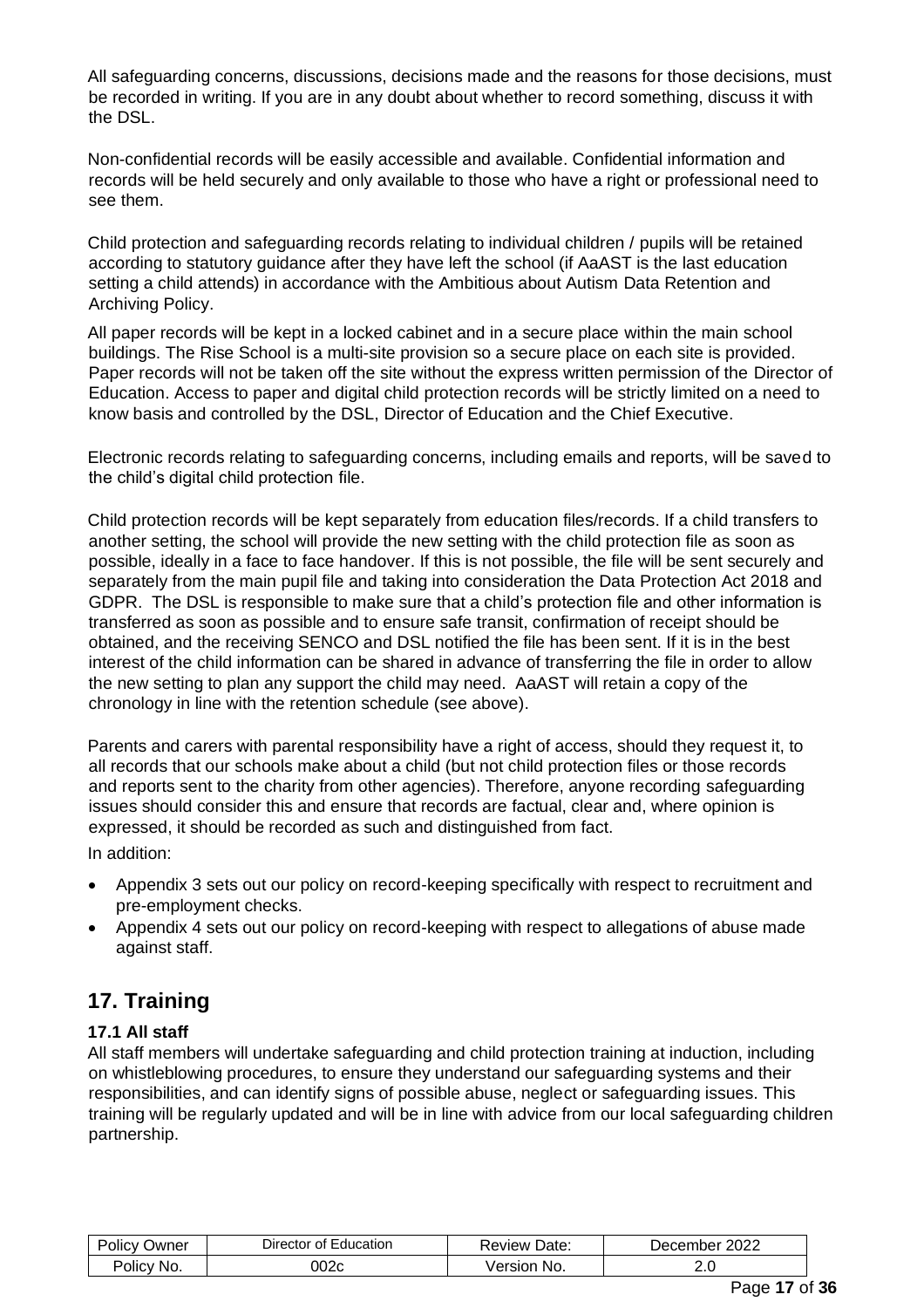All staff will have training on the government's anti-radicalisation strategy, PREVENT, to enable them to identify children at risk of being drawn into terrorism and to challenge extremist ideas. Staff will also receive regular safeguarding and child protection updates (for example, through emails, ebulletins and staff meetings) as required, but at least annually.

Volunteers will receive appropriate training, if applicable.

### **17.2 The DSL and deputies**

The DSL and deputies will undertake child protection and safeguarding training at least every 2 years.

In addition, they will update their knowledge and skills at regular intervals and at least annually (for example, through e-bulletins, meeting other DSLs, or taking time to read and digest safeguarding developments).

They will also undertake PREVENT awareness training at least every 3 years.

### **17.3 Governors**

All Trustees and Governors receive training about safeguarding, to make sure they have the knowledge and information needed to perform their functions and understand their strategic responsibilities as outlined in KCSIE part 2.

### **17.4 Recruitment – interview/appointment panels**

At least one person on any interview/appointment panel for a post at the school will have undertaken Safer Recruitment in Education training. This will cover, as a minimum, the contents of the Department for Education's statutory guidance, Keeping Children Safe in Education, and be in line with local safeguarding procedures.

# **17.5 Staff who have contact with pupils and families**

All staff who have contact with children and families will have supervisions which will provide them with support, coaching and training, promote the interests of children and allow for confidential discussions of sensitive issues.

# **18. Links with other policies**

This policy links to the following policies and procedures:

- Adult at Risk Safeguarding Policy and Procedure
- Restrictive Physical Intervention Policy
- Code of conduct Policy and Procedure
- Recruitment and Selection Policy and Procedure
- Compliments and Complaints Policy
- Health and safety Policy
- Attendance at School Policy
- E-safety
- PSHE and RSE
- Data Retention and Archiving Policy
- Whistleblowing Policy
- Preventing Extremism and Radicalisation Policy

| Jwner<br>онс         | Director of '<br>Education | Review Date:   | 2022<br>Decem <sup>-</sup><br>nbe <sup>r</sup> |
|----------------------|----------------------------|----------------|------------------------------------------------|
| No.<br><b>POLICY</b> | 002c                       | No.<br>/ersion | ے .                                            |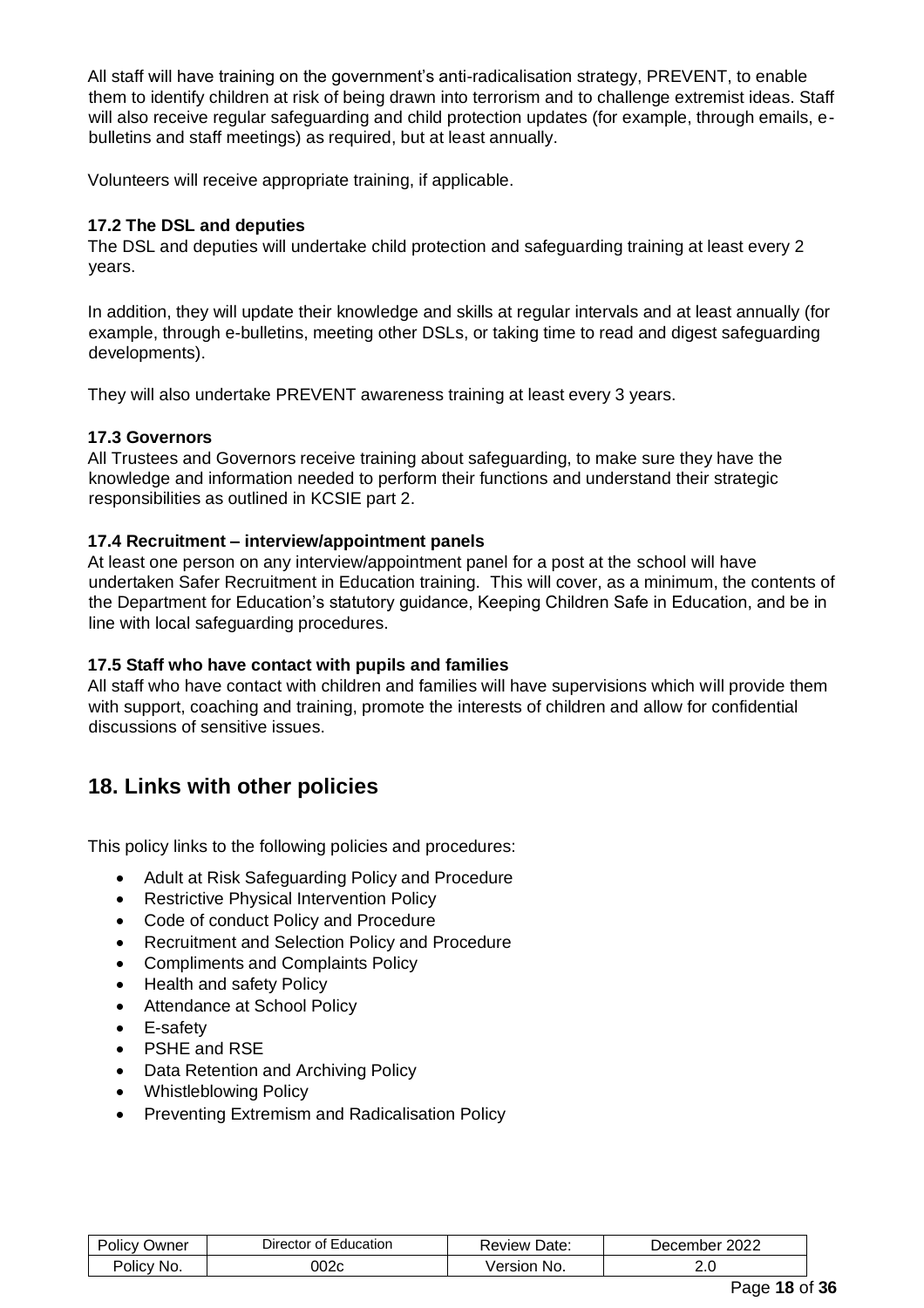# **19. Monitoring arrangements**

This policy will be reviewed **annually** by the Director of Education and the Education Committee. At every review, it will be approved by the full Education Committee and will be provided to the Governing Body for information.

| 002c<br>≧No.<br>No.<br>Version<br>2.J | $P_{\text{Olicy}}$<br>⊃wner | Director of<br>Education | Review Date: | 2022<br>December |
|---------------------------------------|-----------------------------|--------------------------|--------------|------------------|
|                                       | <b>Policy</b>               |                          |              |                  |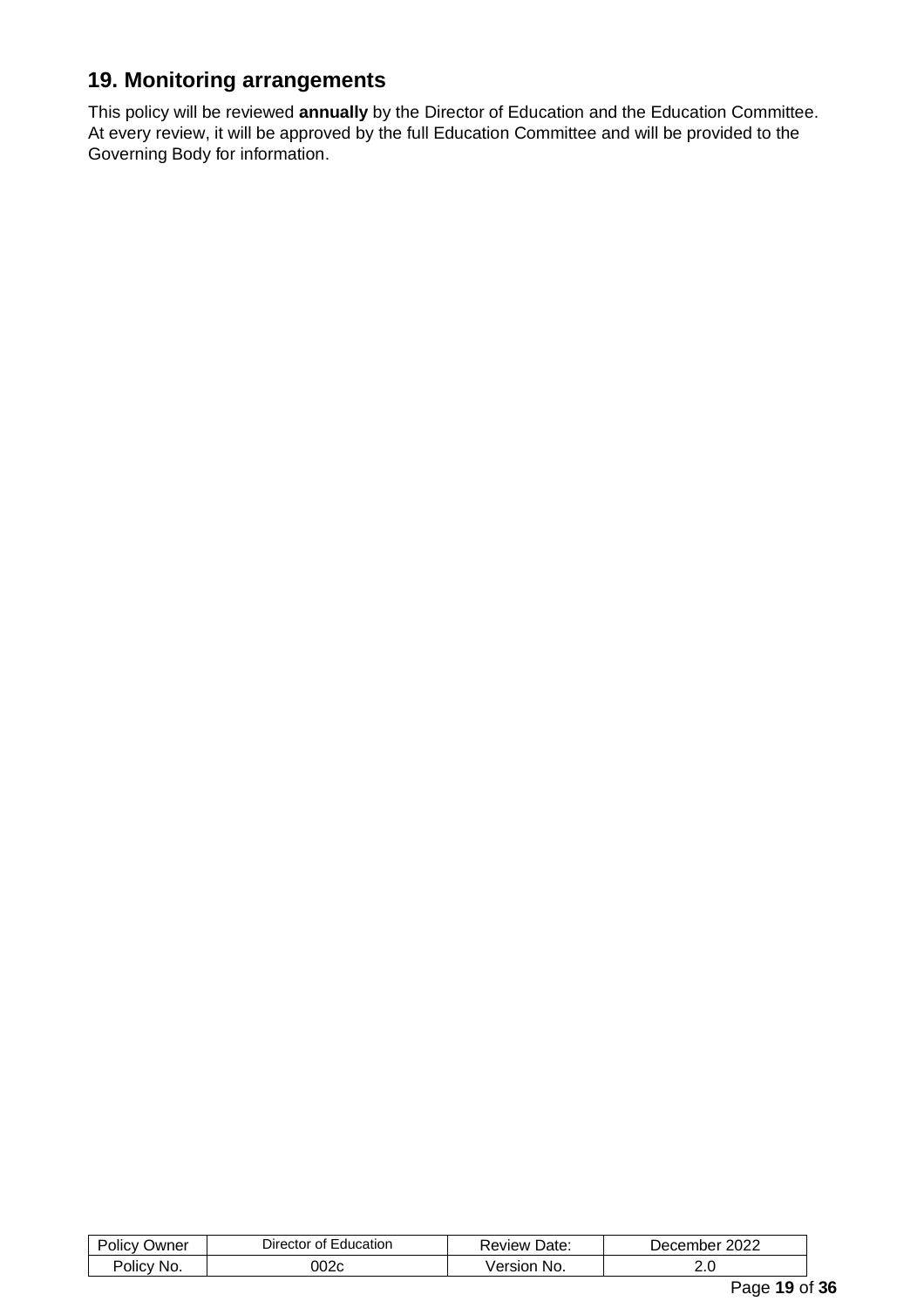### **Appendix 1: Designated Safeguarding Leads**



| Jwner<br>ΟΙΙΟ | $\overline{\phantom{0}}$<br>Education<br>⊃irector<br>Οt | Date:<br><b>Review</b> | റററ<br>December<br>∠∪∠∠ |
|---------------|---------------------------------------------------------|------------------------|-------------------------|
| Policy:       | 002c                                                    | ≅No.                   |                         |
| No            |                                                         | /ersion                | __                      |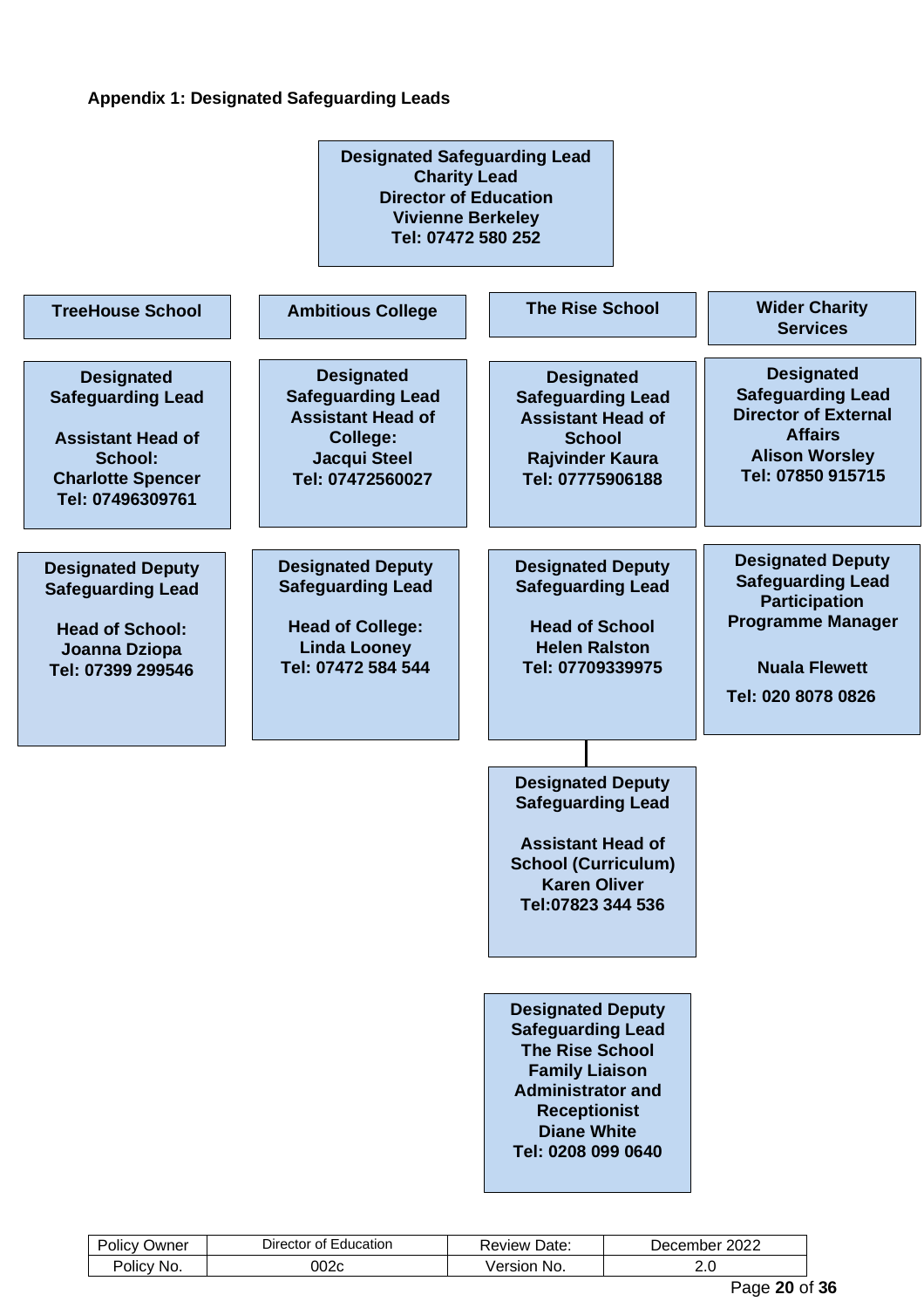### **These appendices are based on the Department for Education's statutory guidance,**  *Working together to safeguard children* **2018 and** *Keeping Children Safe in Education 2021***.**

### **Appendix 2: Types of abuse**

Abuse, including neglect, and safeguarding issues are rarely standalone events that can be covered by one definition or label. In most cases, multiple issues will overlap.

**Physical abuse** may involve hitting, shaking, throwing, poisoning, burning or scalding, drowning, suffocating or otherwise causing physical harm to a child. Physical harm may also be caused when a parent or carer fabricates the symptoms of, or deliberately induces, illness in a child.

**Emotional abuse** is the persistent emotional maltreatment of a child such as to cause severe and adverse effects on the child's emotional development. Some level of emotional abuse is involved in all types of maltreatment of a child, although it may occur alone.

Emotional abuse may involve:

- Conveying to a child that they are worthless or unloved, inadequate, or valued only insofar as they meet the needs of another person.
- Not giving the child opportunities to express their views, deliberately silencing them or 'making fun' of what they say or how they communicate.
- Age or developmentally inappropriate expectations being imposed on children. These may include interactions that are beyond a child's developmental capability, as well as overprotection and limitation of exploration and learning, or preventing the child participating in normal social interaction.
- Seeing or hearing the ill-treatment of another.
- Serious bullying (including cyberbullying), causing children frequently to feel frightened or in danger, or the exploitation or corruption of children.

**Sexual abuse** involves forcing or enticing a child or young person to take part in sexual activities, not necessarily involving a high level of violence, whether or not the child is aware of what is happening. The activities may involve:

- Physical contact, including assault by penetration (for example rape or oral sex) or nonpenetrative acts such as masturbation, kissing, rubbing and touching outside of clothing.
- Non-contact activities, such as involving children in looking at, or in the production of, sexual images, watching sexual activities, encouraging children to behave in sexually inappropriate ways, or grooming a child in preparation for abuse. Sexual abuse can take place online, and technology can be used to facilitate offline abuse.

Sexual abuse is not solely perpetrated by adult males. Women can also commit acts of sexual abuse, as can other children. The sexual abuse of children by other children is a specific safeguarding issue in education.

**Neglect** is the persistent failure to meet a child's basic physical and/or psychological needs, likely to result in the serious impairment of the child's health or development. Neglect may occur during pregnancy as a result of maternal substance abuse.

Once a child is born, neglect may involve a parent or carer failing to:

- Provide adequate food, clothing and shelter (including exclusion from home or abandonment).
- Protect a child from physical and emotional harm or danger.
- Ensure adequate supervision (including the use of inadequate care-givers).

| ⊃wner<br><b>JIICV</b> | Education<br>Jirecto:<br>Ωt | Date:<br>∴eview ∴ | 2022<br>ember.<br>، ۾ ( |
|-----------------------|-----------------------------|-------------------|-------------------------|
| NO.                   | ງ02c                        | /ersion           | ے .                     |
| JIIC'                 |                             | No.               | __                      |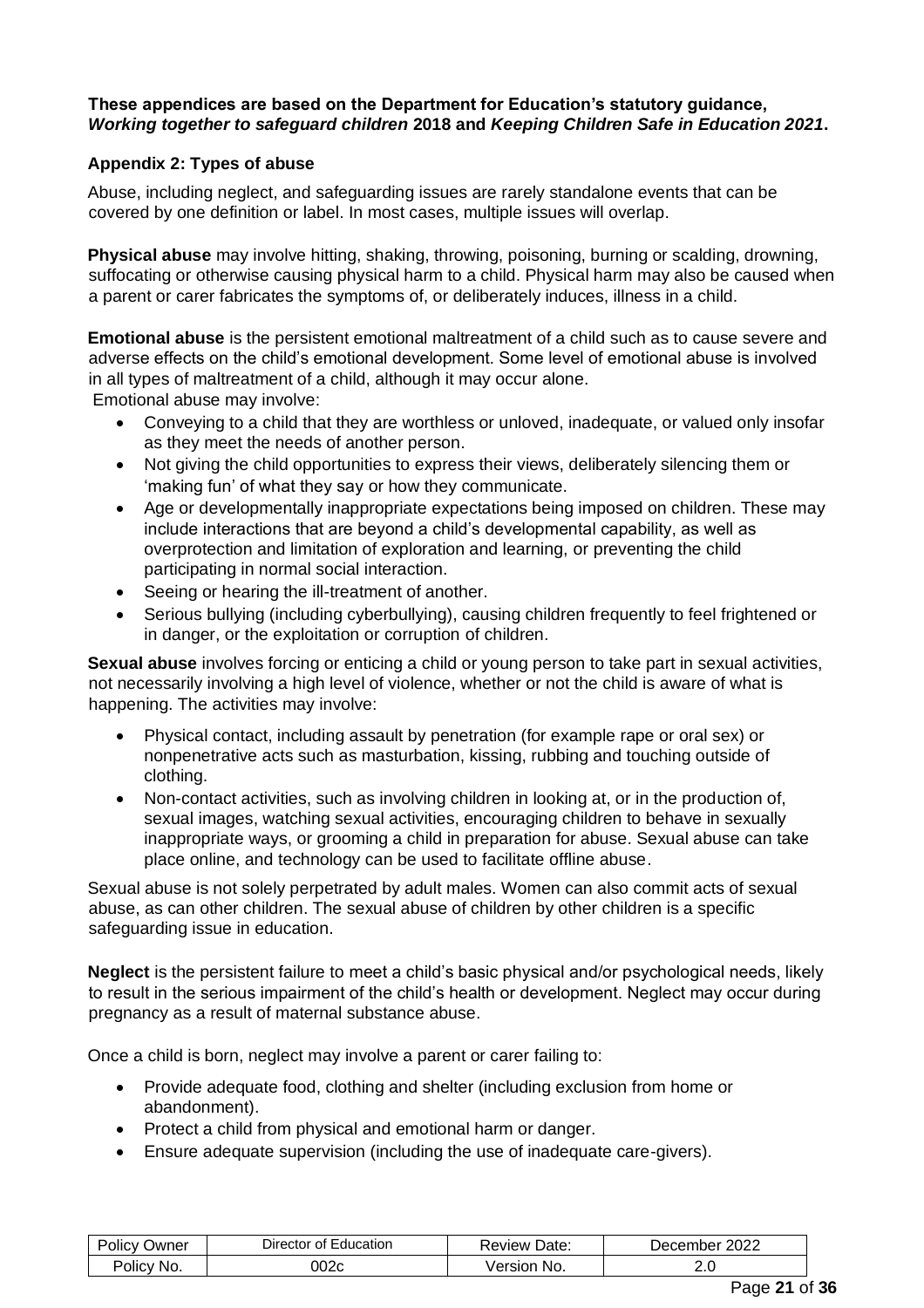- Ensure access to appropriate medical care or treatment.
- It may also include neglect of, or unresponsiveness to, a child's basic emotional needs.

### **Appendix 3: Safer recruitment and DBS checks – policy and procedures**

We will record all information on the checks carried out in the school's single central record (SCR). Copies of these checks, where appropriate, will be held in individuals' personnel files held centrally by People Team. We follow requirements and best practice in retaining copies of these checks, as set out below.

#### **Appointing new staff**

When appointing new staff, we will:

- Verify their identity.
- Obtain (via the applicant) an enhanced Disclosure and Barring Service (DBS) certificate, including barred list information for those who will be engaging in regulated activity (see definition below). We will not keep a copy of this for longer than 6 months.
- Obtain a separate barred list check if they will start work in regulated activity before the DBS certificate is available.
- Verify their mental and physical fitness to carry out their work responsibilities.
- Verify their right to work in the UK. We will keep a copy of this verification for the duration of the member of staff's employment and for 2 years afterwards.
- Verify their professional qualifications, as appropriate.
- Ensure they are not subject to a prohibition order if they are employed to be a teacher.
- Carry out further additional checks, as appropriate, on candidates who have lived or worked outside of the UK, including (where relevant) any teacher sanctions or restrictions imposed by a European Economic Area professional regulating authority, and criminal records checks or their equivalent.

In addition for The Rise School we will:

- Check that candidate taking up a management position are not subject to a prohibition from management (section 128) direction made by the Secretary of State.
- Ask for written information about previous employment history and check that information is not contradictory or incomplete.

Wherever possible, we will seek references on all short-listed candidates, including internal candidates, before interview. We will scrutinise these and resolve any concerns before confirming appointments.

We will ensure that appropriate steps are carried out to ensure that individuals employed to provide early years or later years childcare are not disqualified from providing that care under the Disqualification under the Childcare Act (DUCA) Regulations 2018.

Where we take a decision that an individual falls outside of the scope of these regulations and we do not have a lawful reason to carry out certain checks, we will retain a record of our assessment on the individual's personnel file. This will include our evaluation of any risks and control measures put in place, and any advice sought.

**Regulated activity** includes any person who will be:

• Responsible, on a regular basis in a school, for teaching, training, instructing, caring for or supervising children.

| . .<br>olic\<br>Jwner | Education<br>Director<br>ΩŤ | Date:<br>Review | 2022<br>December |
|-----------------------|-----------------------------|-----------------|------------------|
| No.<br>OIICV          | J02c                        | No.<br>'ersion  | ے .              |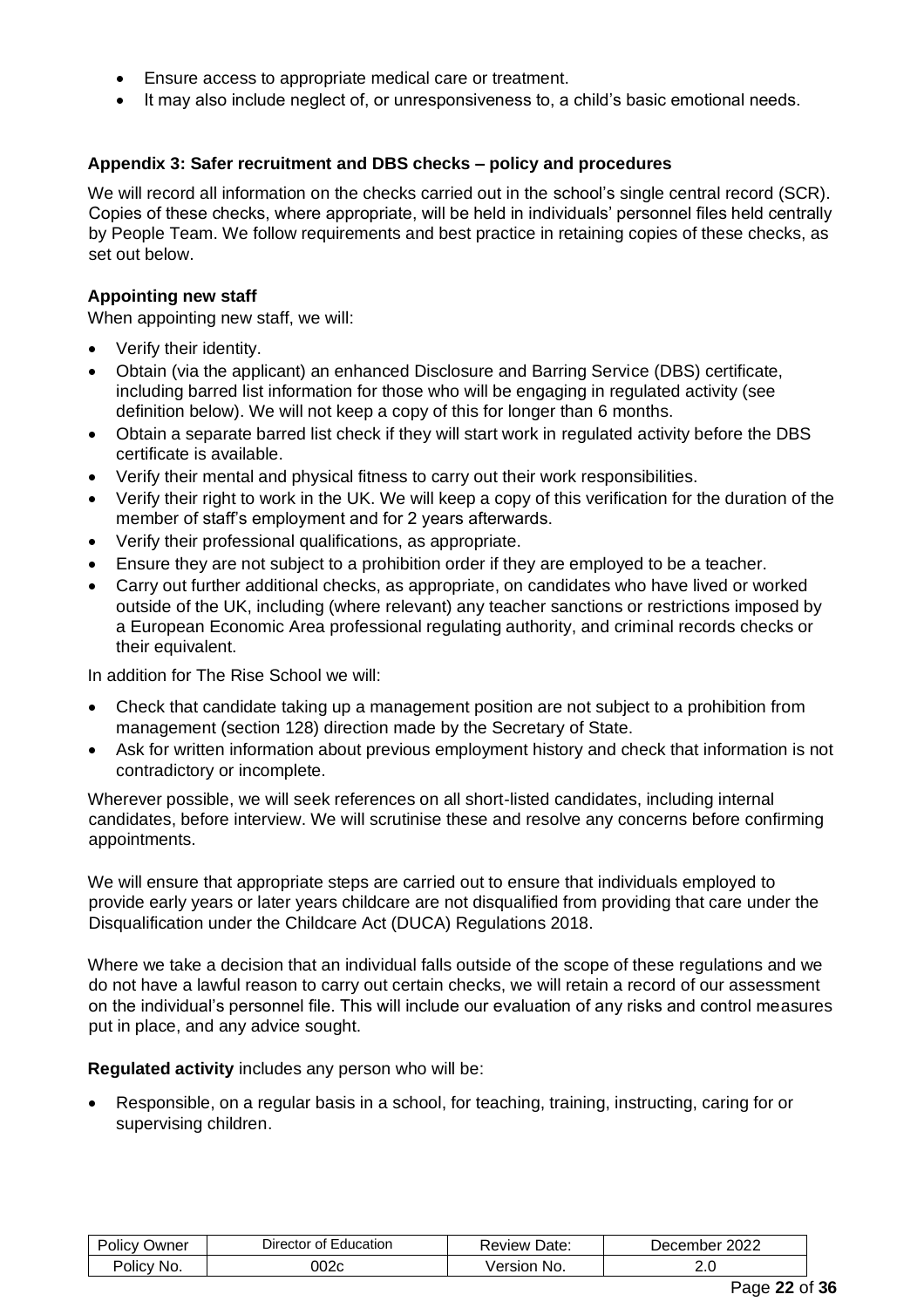- Carrying out paid, or unsupervised unpaid, work regularly in a school where that work provides an opportunity for contact with children.
- Engaging in intimate or personal care or overnight activity, even if this happens only once and regardless of whether they are supervised or not.
- Driving a vehicle purely to convey children.
- Providing health care to children.
- Anyone who line manages others who are in regulated activity.

**Existing staff** If we have concerns about an existing member of staff's suitability to work with children, we will carry out all the relevant checks as if the individual was a new member of staff. We will also do this if an individual moves from a post that is not regulated activity to one that is.

We have a statutory duty to refer to the DBS anyone who has harmed, or poses a risk of harm, to a child or vulnerable adult:

- Where the 'harm test' is satisfied in respect of the individual (i.e. that no action or inaction occurred but the present risk that it could was significant).
- Where the individual has received a caution or conviction for a relevant offence.
- If there is reason to believe that the individual has committed a listed relevant offence, under the [Safeguarding Vulnerable Groups Act 2006 \(Prescribed Criteria and](http://www.legislation.gov.uk/uksi/2009/37/contents/made) [Miscellaneous](http://www.legislation.gov.uk/uksi/2009/37/contents/made)  [Provisions\) Regulations 2009.](http://www.legislation.gov.uk/uksi/2009/37/contents/made)
- If the individual has been removed from working in regulated activity (paid or unpaid) or would have been removed if they had not left.

### **Agency and third-party staff**

We will obtain written notification from any agency or third-party organisation that it has carried out the necessary safer recruitment checks that we would otherwise perform. We will also check that the person presenting themselves for work is the same person on whom the checks have been made.

### **Contractors**

We will ensure that any contractor, or any employee of the contractor, who is to work at the school has had the appropriate level of DBS check. This will be:

- An enhanced DBS certificate with barred list information for contractors engaging in regulated activity.
- An enhanced DBS certificate, not including barred list information, for all other contractors who are not in regulated activity but whose work provides them with an opportunity for regular contact with children.
- We will obtain the DBS certificate at the appropriate level (standard or enhanced) for selfemployed contractors who are sole traders, if they are eligible for such a check.

We will not keep copies of such checks for longer than 6 months.

Contractors who have not had any checks will not be allowed to work unsupervised or engage in regulated activity under any circumstances.

We will check the identity of all contractors and their staff on arrival at the school.

#### **Trainee/student teachers**

Where applicants for initial teacher training are salaried by us, we will ensure that all necessary checks are carried out.

| . .<br>Polic\<br>Jwner | <b>Education</b><br><b>Director</b><br>ΩŤ | Date:<br>⊀eview | ממ∩מ<br>December<br>ZUZZ |
|------------------------|-------------------------------------------|-----------------|--------------------------|
| No.                    | ົາ02ເ                                     | No.             | z.u                      |
| olicy                  |                                           | ersion          | __                       |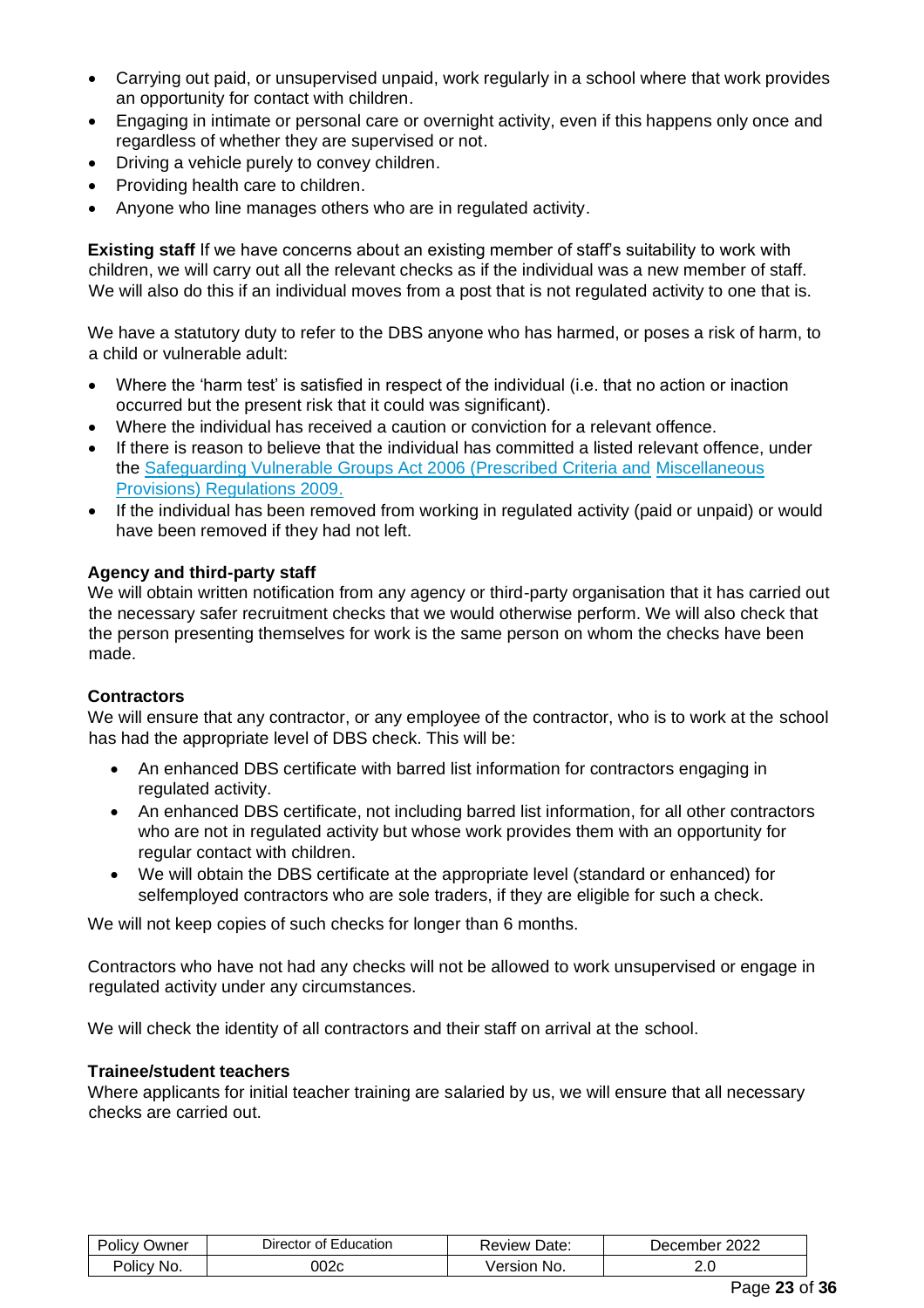Where trainee teachers are fee-funded, we will obtain written confirmation from the training provider that necessary checks have been carried out and that the trainee has been judged by the provider to be suitable to work with children.

### **Volunteers**

We will:

- Never leave an unchecked volunteer unsupervised or allow them to work in regulated activity.
- Obtain an enhanced DBS certificate with barred list information for all volunteers who are new to working in regulated activity.
- Undertake a written risk assessment for all new volunteers not working in regulated activity, to determine whether any level of criminal check is relevant and proportionate.
- Where the risk assessment indicates that this is appropriate, obtain an enhanced DBS certificate without barred list information for all volunteers who are not in regulated activity, but who have an opportunity to come into contact with children on a regular basis, for example, regular supervised volunteers.
- Ensure that volunteers providing early years or later years childcare are made aware of their duty to disclose if they have reason to believe that they may be disqualified from providing childcare under the Disqualification under the Childcare Act (DUCA) Regulations 2018.

### **Governors**

All trustees and local governors will have an enhanced DBS certificate (without barred list information) and section 128 check *[section 128 checks are only required for local governors if they have been delegated any management responsibilities]*.

They will have an enhanced DBS check with barred list information if working in regulated activity. The chair of the board of trustees will have their DBS check countersigned by the Secretary of State.

All trustees, proprietors and local governors will also have the following checks:

- Right to work in the UK.
- Other checks deemed necessary if they have lived or worked outside the UK.

Trustees are also required to complete a self-disclosure of their suitability to act as a fit and proper person (see Charity Commission website for more information).

### **Adults who supervise pupils on work experience**

When organising work experience, we will ensure that policies and procedures are in place to protect children from harm.

We will also consider whether it is necessary for barred list checks to be carried out on the individuals who supervise a pupil under 16 on work experience. This will depend on the specific circumstances of the work experience, including the nature of the supervision, the frequency of the activity being supervised, and whether the work is regulated activity.

### **Pupils staying with host families**

Where the school makes arrangements for pupils to be provided with care and accommodation by a host family to which they are not related (for example, during a foreign exchange visit), we will request enhanced DBS checks with barred list information on those people.

| .<br>Polic\<br>Jwner | <del>∖</del> ducation<br><b>Director</b><br>ΩŤ | Date:<br>⊀eview | ∩∩∩<br>Jecember<br>ZUZZ |
|----------------------|------------------------------------------------|-----------------|-------------------------|
| No.                  | ົາ02ເ                                          | No.             | 2.J                     |
| <b>OIICV</b>         |                                                | ersion          | __                      |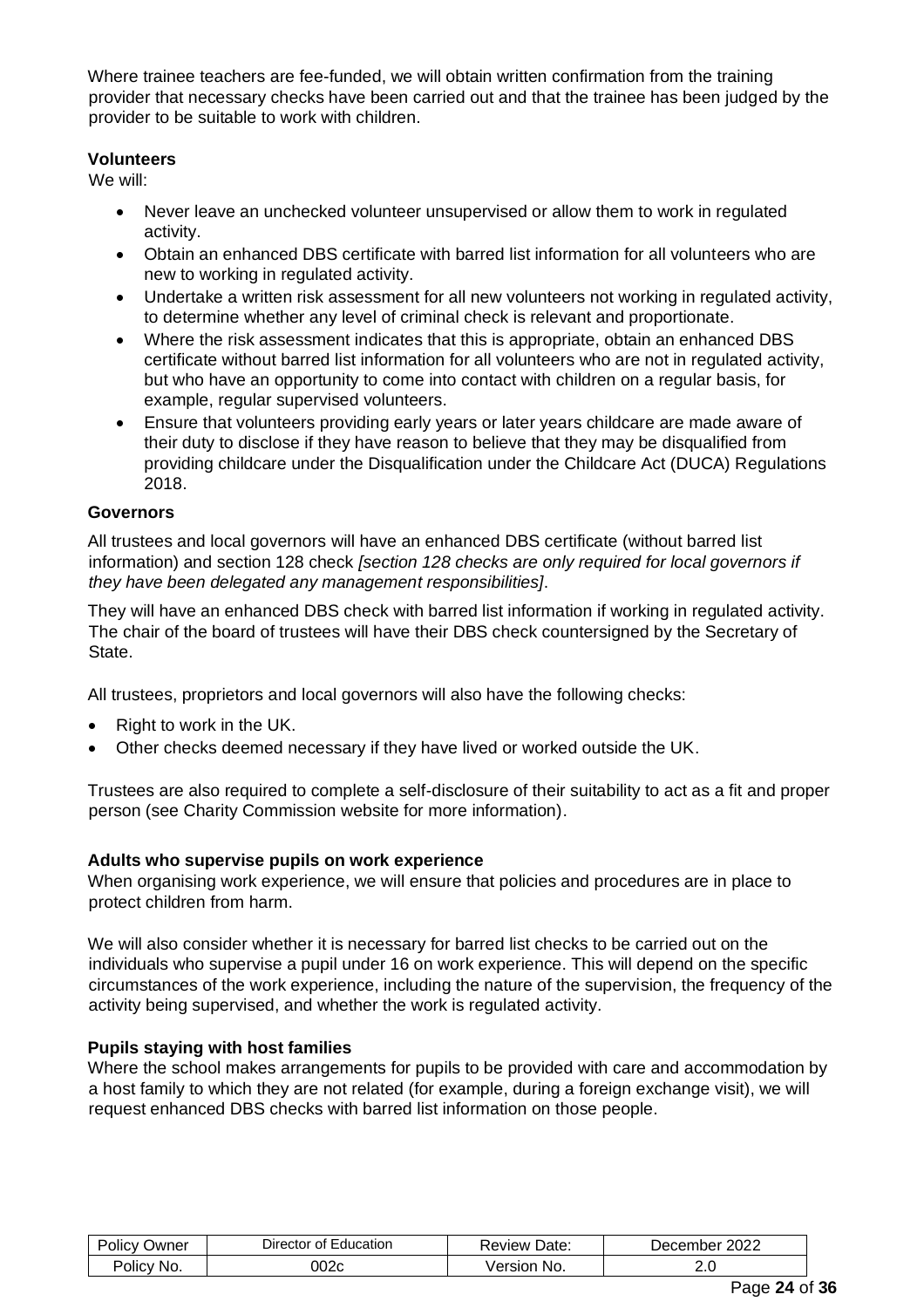Where the school is organising such hosting arrangements overseas and host families cannot be checked in the same way, we will work with our partner schools abroad to ensure that similar assurances are undertaken prior to the visit.

### **Appendix 4: Allegations of abuse made against staff**

This section of this policy applies to all cases in which it is alleged that a current member of staff or volunteer has:

- Behaved in a way that has harmed a child, or may have harmed a child, or;
- Possibly committed a criminal offence against or related to a child, or;
- Behaved towards a child or children in a way that indicates he or she may pose a risk of harm to children.

It applies regardless of whether the alleged abuse or behaviour took place in the school. Allegations against a teacher who is no longer teaching and historical allegations of abuse will be referred to the police.

We will deal with any allegation of abuse against a member of staff or volunteer very quickly, in a fair and consistent way that provides effective child protection while also supporting the individual who is the subject of the allegation.

Our procedures for dealing with allegations will be applied with common sense and judgement.

### **Suspension**

Suspension will not be the default position and will only be considered in cases where there is reason to suspect that a child or other children is/are at risk of harm, or the case is so serious that it might be grounds for dismissal. In such cases, we will only suspend an individual if we have considered all other options available and there is no reasonable alternative. Based on an assessment of risk, we will consider alternatives such as:

- Redeployment within the school so that the individual does not have direct contact with the child or children concerned.
- Providing an assistant to be present when the individual has contact with children/pupil Redeploying the individual to alternative work in the school so that they do not have unsupervised access to children.
- Moving the child or children to classes where they will not come into contact with the individual, making it clear that this is not a punishment and parents have been consulted.

### **Definitions for outcomes of allegation investigations**

**Substantiated:** there is sufficient evidence to prove the allegation

**Malicious:** there is sufficient evidence to disprove the allegation and there has been a deliberate act to deceive

**False:** there is sufficient evidence to disprove the allegation

**Unsubstantiated:** there is insufficient evidence to either prove or disprove the allegation (this does not imply guilt or innocence)

**Unfounded:** to reflect cases where there is no evidence or proper basis which supports the allegation being made

### **Procedure for dealing with allegations.**

In the event of an allegation that meets or appears to meet the criteria above, the Head of School/Director of Education (or Chair of Governors where the Head of School is the subject of the allegation) – the 'case manager' – will take the following steps:

| Jwner<br>Olic\<br>$\mathbf{v}$ | Education<br>Director<br>Ωt<br>- | Date:<br>Review | 2022<br>∠ember<br>)er |
|--------------------------------|----------------------------------|-----------------|-----------------------|
| Polic'                         | `^^                              | <i>Jersion</i>  | <u>. . u</u>          |
| NO.                            |                                  | NO.             | __                    |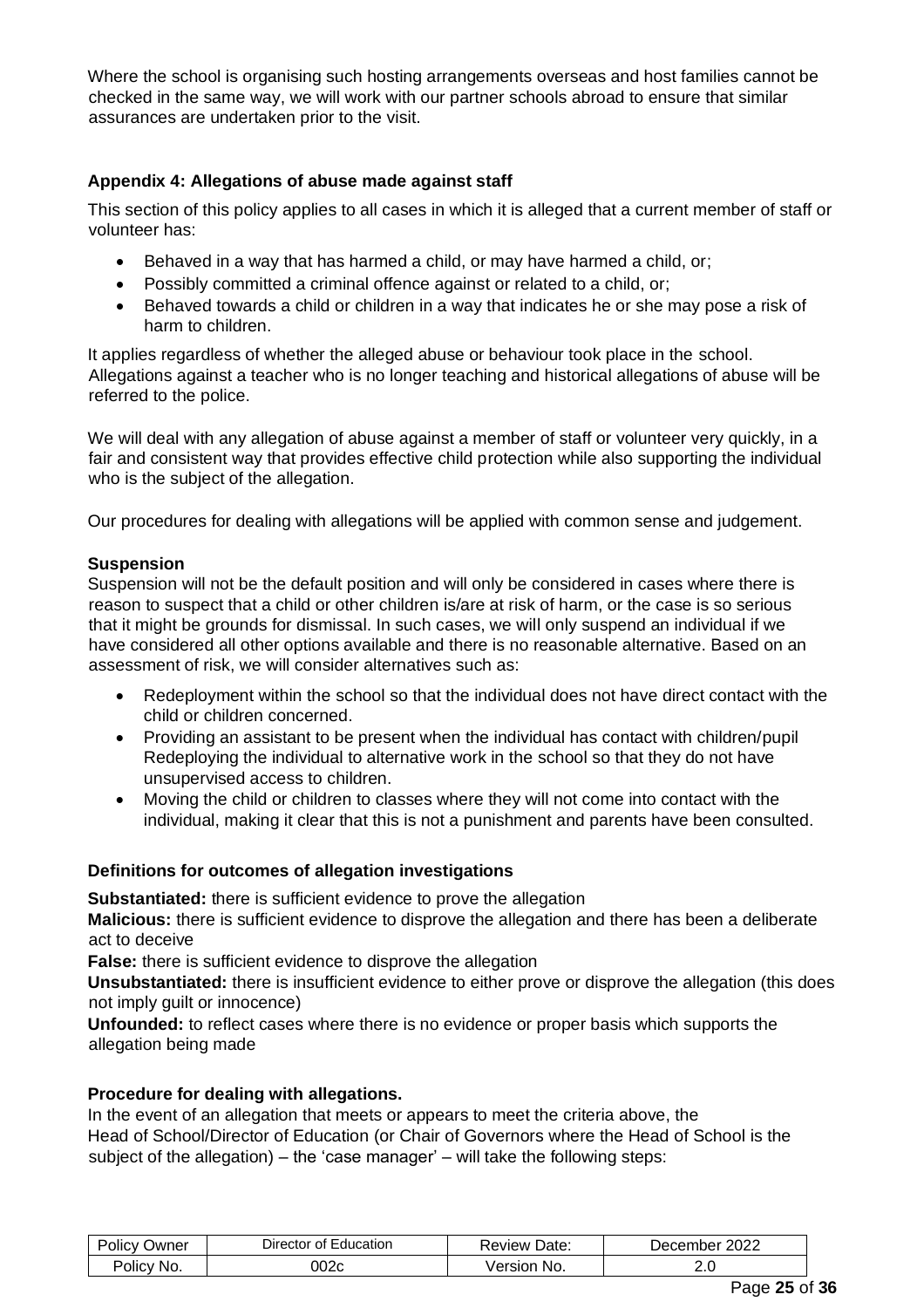Immediately discuss the allegation with the designated officer at the Local Authority (the LADO). This is to consider the nature, content and context of the allegation and agree a course of action, including whether further enquiries are necessary to enable a decision on how to proceed, and whether it is necessary to involve the police and/or children's social care services. (The case manager may, on occasion, consider it necessary to involve the police *before* consulting the designated officer – for example, if the accused individual is deemed to be an immediate risk to children or there is evidence of a possible criminal offence. In such cases, the case manager will notify the designated officer as soon as practicably possible after contacting the police) Inform the accused individual of the concerns or allegations and likely course of action as soon as possible after speaking to the designated officer (and the police or children's social care services, where necessary). Where the police and/or children's social care services are involved, the case manager will only share such information with the individual as has been agreed with those agencies.

Where appropriate (in the circumstances described above), carefully consider whether suspension of the individual from contact with children at the school is justified or whether alternative arrangements such as those outlined above can be put in place. Advice will be sought from the designated officer, police and/or children's social care services, as appropriate.

**If immediate suspension is considered necessary**, agree and record the rationale for this with the designated officer. The record will include information about the alternatives to suspension that have been considered, and why they were rejected. Written confirmation of the suspension will be provided to the individual facing the allegation or concern within 1 working day, and the individual will be given a named contact at the school and their contact details.

**If it is decided that no further action is to be taken** in regard to the subject of the allegation or concern, record this decision and the justification for it and agree with the designated officer what information should be put in writing to the individual and by whom, as well as what action should follow both in respect of the individual and those who made the initial allegation.

**If it is decided that further action is needed**, take steps as agreed with the designated officer to initiate the appropriate action in school and/or liaise with the police and/or children's social care services as appropriate:

Provide effective support for the individual facing the allegation or concern, including appointing a named representative from the senior team to keep them informed of the progress of the case and consider what other support is appropriate. Staff can contact WorkPlace Options Tel 0800234458 assistance@workplaceoptions.com www.workplaceoptions.com

Inform the parents or carers of the child/children involved about the allegation as soon as possible if they do not already know (following agreement with children's social care services and/or the police, if applicable). The case manager will also inform the parents or carers of the requirement to maintain confidentiality about any allegations made against teachers (where this applies) while investigations are ongoing. Any parent or carer who wishes to have the confidentiality restrictions removed in respect of a teacher will be advised to seek legal advice.

Keep the parents or carers of the child/children involved informed of the progress of the case and the outcome, where there is not a criminal prosecution, including the outcome of any disciplinary process (in confidence)

Make a referral to the DBS where it is thought that the individual facing the allegation or concern has engaged in conduct that harmed or is likely to harm a child, or if the individual otherwise poses a risk of harm to a child.

| $\cdots$<br>'Olic\<br>Owner | -<br>Education<br>Director<br>0t | Date:<br>∴eview∖ | 2022<br>Jecember |
|-----------------------------|----------------------------------|------------------|------------------|
| No.                         | 002c                             | No.              | ے ت              |
| 'Olic\                      |                                  | ersion           | __               |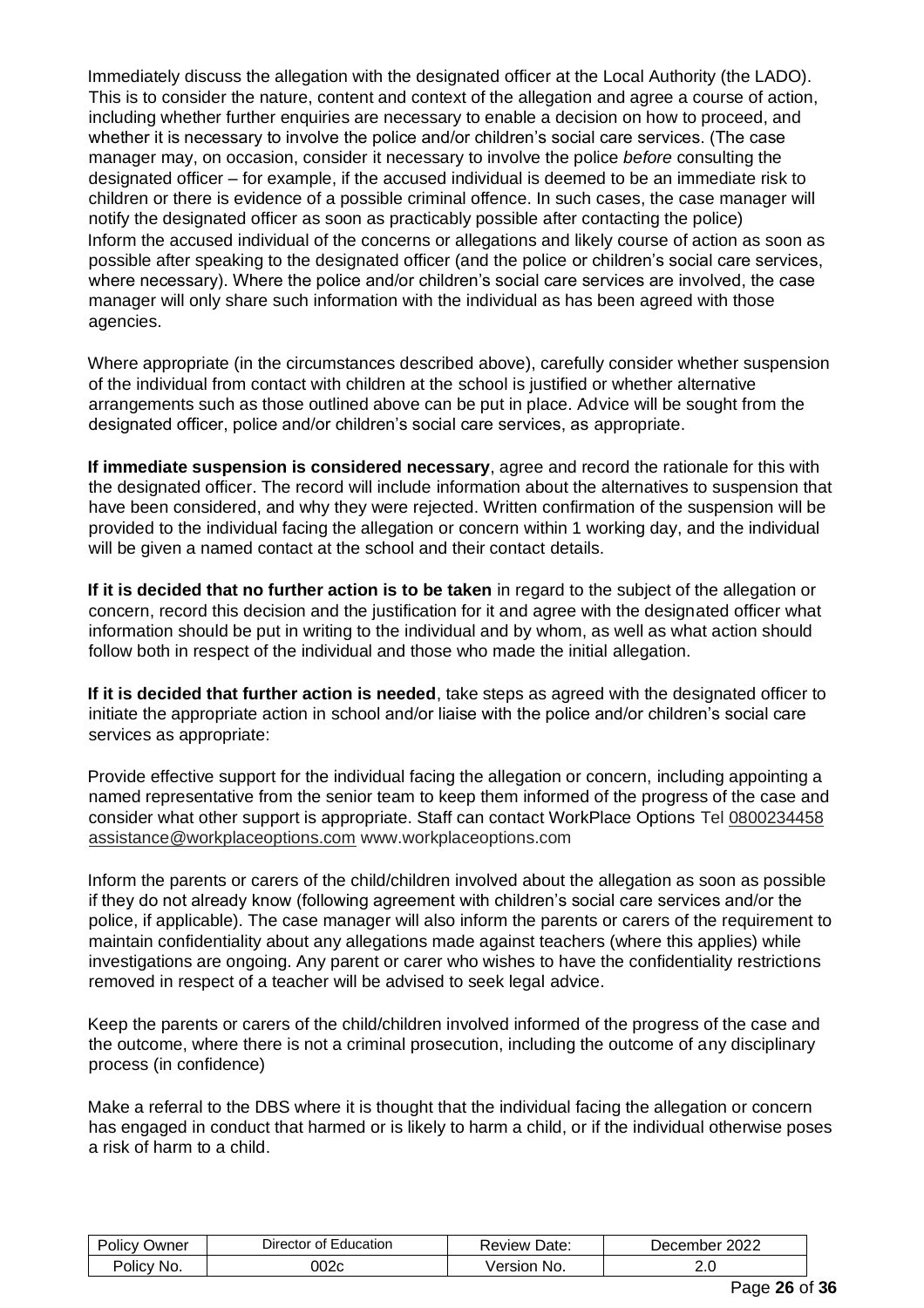We will inform Ofsted of any allegations of serious harm or abuse by any person working with children in the EYFS (whether the allegations relate to harm or abuse committed on the premises or elsewhere), and any action taken in respect of the allegations. This notification will be made as soon as reasonably possible and always within 14 days of the allegations being made. If the school is made aware that the Secretary of State has made an interim prohibition order in respect of an individual, we will immediately suspend that individual from teaching, pending the findings of the investigation by the Teaching Regulation Agency (TRA).

Where the police are involved, wherever possible Ambitious about Autism Schools Trust will ask the police at the start of the investigation to obtain consent from the individuals involved to share their statements and evidence for use in the school's disciplinary process, should this be required at a later point. The same will be requested where children's social care are undertaking s47 enquiries.

# **Timescales**

Any cases where it is clear immediately that the allegation is unsubstantiated or malicious will be resolved within 1 week.

If the nature of an allegation does not require formal disciplinary action, we will institute appropriate action within 3 working days.

If a disciplinary hearing is required and can be held without further investigation, we would usually hold this within 15 working days.

# **Specific actions Action following a criminal investigation or prosecution**

The case manager will discuss with the Local Authority designated officer whether any further action, including disciplinary action, is appropriate and, if so, how to proceed, taking into account information provided by the police and/or children's social care services.

# **Conclusion of a case where the allegation is substantiated**

If the allegation is substantiated and the individual is dismissed or the school ceases to use their services, or the individual resigns or otherwise ceases to provide their services, the case manager and Ambitious about Autism's HR advisor will discuss with the designated officer and referrals would be made to DBS when the organisation believes a person has caused harm or poses a future risk of harm to vulnerable groups, including children.'

If the individual concerned is a member of teaching staff, the case manager and personnel adviser will discuss with the designated officer whether to refer the matter to the TRA to consider prohibiting the individual from teaching. A referral would be appropriate if the alleged misconduct is so serious that it warrants a decision on whether the teacher should be prevented from teaching.

# **Individuals returning to work after suspension**

If it is decided on the conclusion of a case that an individual who has been suspended can return to work, the case manager will consider how best to facilitate this.

The case manager will also consider how best to manage the individual's contact with the child or children who made the allegation, if they are still attending the school.

# **Unsubstantiated or malicious allegations**

If an allegation is shown to be deliberately invented, or malicious, the Head of School, or other appropriate person in the case of an allegation against the Head of School, will consider whether any disciplinary action is appropriate against the pupil(s) who made it, or whether the police should be asked to consider whether action against those who made the allegation might be appropriate, even if they are not a pupil.

| $\cdots$<br>'olicy<br>Owner | -<br>Education<br>⊃irector of ' | Date:<br>keview i | 2022<br>December |
|-----------------------------|---------------------------------|-------------------|------------------|
| No.<br>'Olic\               | J02c                            | No.<br>ersion     | 2.J              |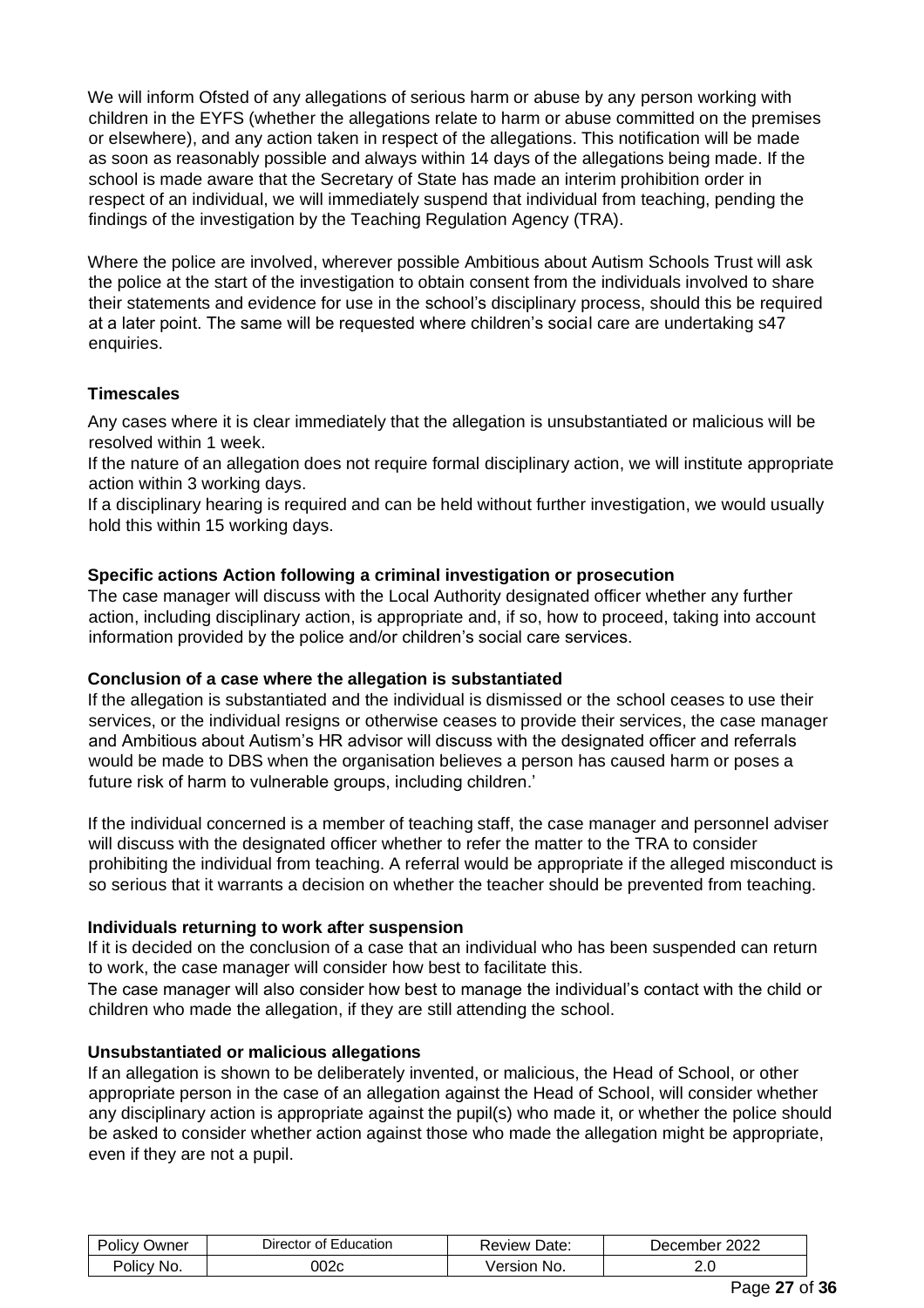# **Confidentiality**

The school will make every effort to maintain confidentiality and guard against unwanted publicity while an allegation is being investigated or considered.

The case manager will take advice from the local authority designated officer, police and children's social care services, as appropriate, to agree:

- Who needs to know about the allegation and what information can be shared.
- How to manage speculation, leaks and gossip, including how to make parents or carers of a child/children involved aware of their obligations with respect to confidentiality.
- What, if any, information can be reasonably given to the wider community to reduce speculation.
- How to manage press interest if, and when, it arises.

### **Record-keeping**

The case manager will maintain clear records about any case where the allegation or concern meets the criteria above and store them on the individual's confidential personnel file for the duration of the case. Such records will include:

- A clear and comprehensive summary of the allegation.
- Details of how the allegation was followed up and resolved.
- Notes of any action taken, and decisions reached (and justification for these, as stated above).

If an allegation or concern is not found to have been malicious, the school will retain the records of the case on the individual's confidential personnel file and provide a copy to the individual. We will normally retain these records at least until the individual has reached normal pension age, or for 10 years from the date of the allegation if that is longer. However, for the duration of the Independent Inquiry into Child Sexual Abuse (IICSA) it is unlawful to destroy any records that may be called as evidence to the inquiry; as a result, the records relating to any allegation of sexual harm of a child or children will be retained for the duration of the inquiry, regardless of the outcome.

The records of any allegation that is found to be malicious will be deleted from the individual's personnel file, unless they fall within the scope of the IICSA as described above.

#### **References**

When providing employer references, we will not refer to any allegation that has been proven to be false, unsubstantiated or malicious, or any history of allegations where all such allegations have been proven to be false, unsubstantiated or malicious.

#### **Learning lessons**

At the conclusion of any case, we will review the circumstances of the case with the local authority designated officer to determine whether there are any improvements that we can make to the school's procedures or practice to help prevent similar events in the future.

This will include consideration of (as applicable):

- Issues arising from the decision to suspend the member of staff.
- The duration of the suspension.
- Whether or not the suspension was justified.
- The use of suspension when the individual is subsequently reinstated. We will consider how future investigations of a similar nature could be carried out without suspending the individual.

| . .<br>Policy<br>⊃wner | Education<br><i>D</i> irector<br>ot. | Date:<br><b>Review</b> | 2022<br>Jecember |
|------------------------|--------------------------------------|------------------------|------------------|
| 'olicy                 | 002c                                 | Version                | <u>.</u>         |
| No.                    |                                      | No.                    | __               |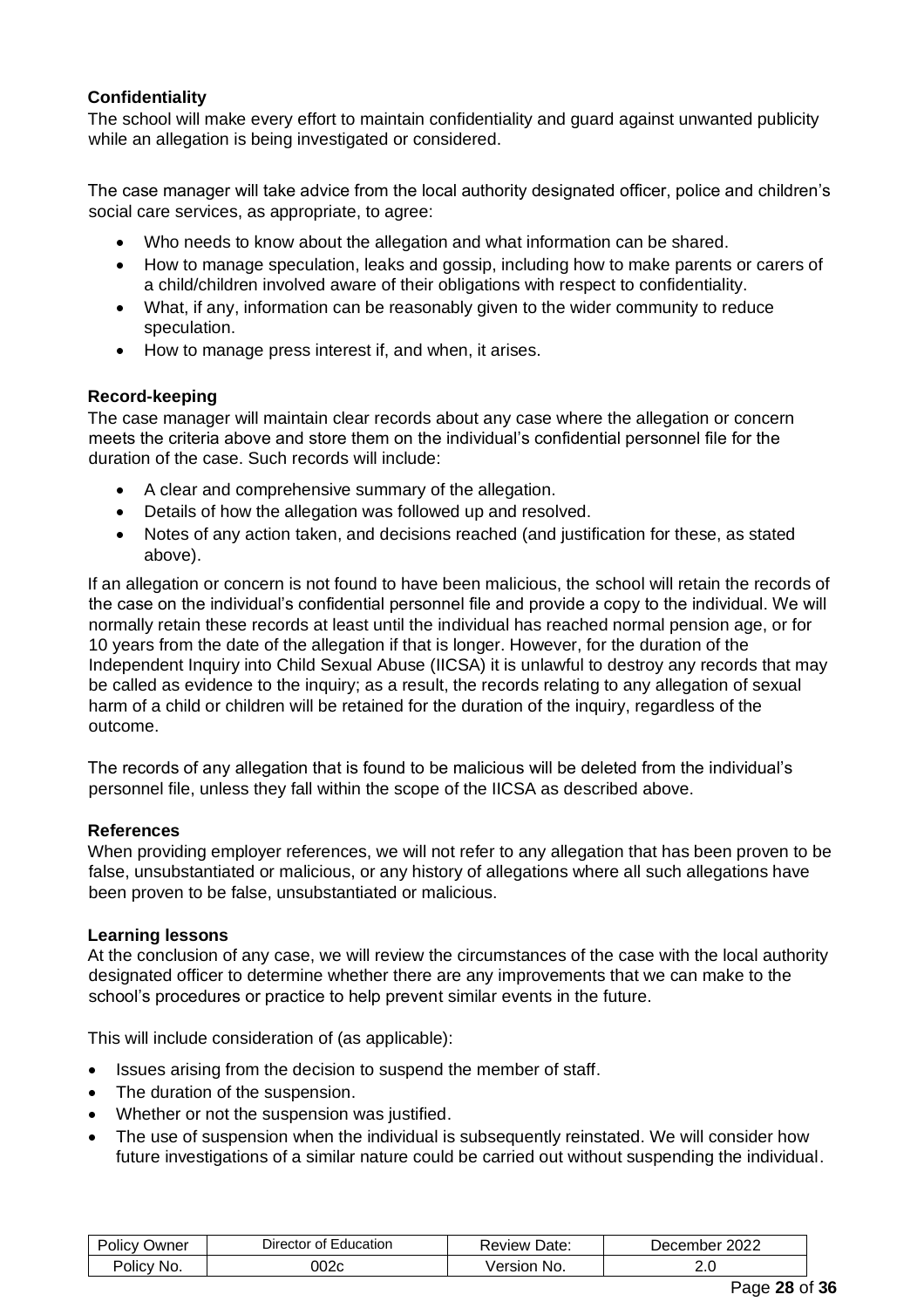• Whether there are any training needs or changes to policies / procedures needed.

| שwner<br>olicy'      | $D$ irector<br>Education<br>ot l | Date.<br><b>Review</b> | 2022<br>Jecember                 |       |
|----------------------|----------------------------------|------------------------|----------------------------------|-------|
| <b>POIICV</b><br>No. | 002c                             | No.<br>ersion.<br>vers | 2.U                              |       |
|                      |                                  |                        | $\overline{\phantom{0}}$<br>$ -$ | - - - |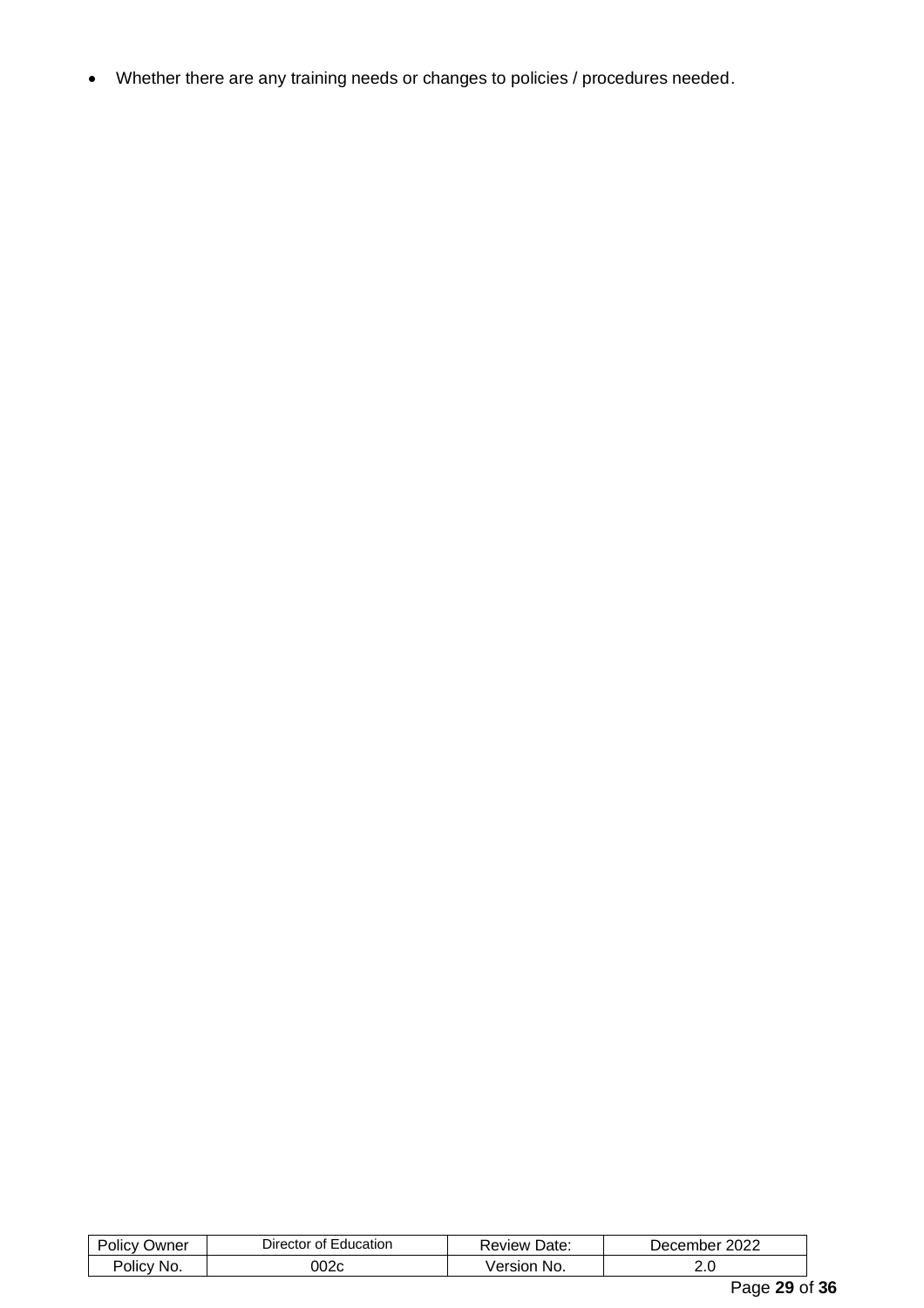# **Appendix 5: Specific safeguarding issues**

### **Children missing from education**

A child going missing from education is a potential indicator of abuse or neglect, and such children are at risk of being victims of harm, exploitation or radicalisation.

There are many circumstances where a child may become missing from education, but some children are particularly at risk. These include children who:

- Are at risk of harm or neglect.
- Come from Gypsy, Roma, or Traveller families.
- Come from the families of service personnel.
- Go missing or run away from home or care.
- Are supervised by the youth justice system.
- Cease to attend a school.
- Come from new migrant families.

We will follow our procedures for unauthorised absence and for dealing with children who go missing from education, particularly on repeat occasions, to help identify the risk of abuse and neglect, including sexual exploitation, and to help prevent the risks of going missing in future. This includes informing the Local Authority if a child leaves the school without a new school being named and adhering to requirements with respect to sharing information with the local authority, when applicable, when removing a child's name from the admission register at non-standard transition points.

Staff will be trained in signs to look out for and the individual triggers to be aware of when considering the risks of potential safeguarding concerns which may be related to being missing, such as travelling to conflict zones, FGM and forced marriage.

If a staff member suspects that a child is suffering from harm or neglect, we will follow local child protection procedures, including with respect to making reasonable enquiries. We will make an immediate referral to the Local Authority children's social care team, and the police, if the child is in immediate danger or at risk of harm.

### **Child sexual exploitation**

Child sexual exploitation (CSE) is a form of sexual abuse where children are sexually exploited for money, power or status.

This can involve violent, humiliating and degrading sexual assaults, but does not always involve physical contact and can happen online. For example, young people may be persuaded or forced to share sexually explicit images of themselves, have sexual conversations by text, or take part in sexual activities using a webcam.

Children or young people who are being sexually exploited may not understand that they are being abused. They often trust their abuser and may be tricked into believing they are in a loving, consensual relationship.

If a member of staff suspects CSE, they will discuss this with the DSL and report their concern on the digital system. The DSL will follow the local safeguarding procedures, including a referral to the local authority's children's social care team and the police, if the local thresholds / criteria for action have been met. Indicators of sexual exploitation can include a child:

- Appearing with unexplained gifts or new possessions.
- Associating with other young people involved in exploitation.

| ⊃wner<br>olicv | Education<br><b>Director</b><br>ΩŤ | ⊺Date.<br>' eview. | 2022<br>cember:<br>⊃er |
|----------------|------------------------------------|--------------------|------------------------|
| NO.            | 002c                               | No.                | <u>. . v</u>           |
| OIIC'          |                                    | ersion             | __                     |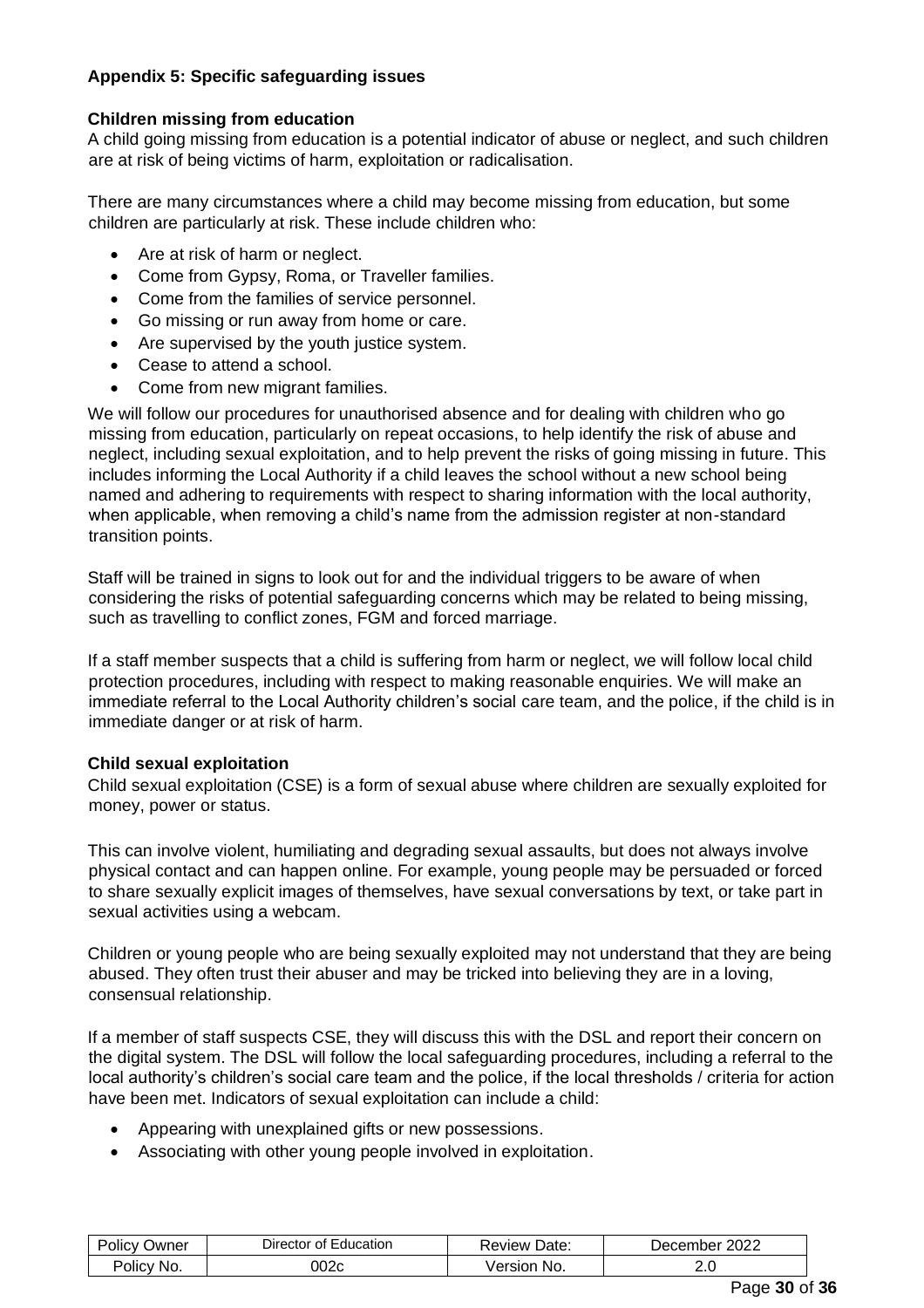- Having older boyfriends or girlfriends.
- Suffering from sexually transmitted infections or becoming pregnant.
- Displaying inappropriate sexualised behaviour.
- Suffering from changes in emotional wellbeing.
- Misusing drugs and/or alcohol.
- Going missing for periods of time, or regularly coming home late.
- Regularly missing school or education, or not taking part in education.

### **So-called Honour based abuse, including Female Genital Mutilation (FGM)**

The DSL will make sure that staff have access to appropriate training to equip them to be alert to children affected by or at risk of FGM or other forms of so-called honour-based abuse.

Section 7.3 of this policy sets out the procedures to be followed if a staff member discovers that an act of FGM appears to have been carried out or suspects that a pupil is at risk of FGM. Indicators that FGM has already occurred include:

- A pupil confiding in a professional that FGM has taken place.
- A mother/family member disclosing that FGM has been carried out.
- Having difficulty walking, sitting, or standing, or looking uncomfortable.
- Finding it hard to sit still for long periods of time (where this was not a problem previously).
- Spending longer than normal in the bathroom or toilet due to difficulties urinating.
- Having frequent urinary, menstrual or stomach problems.
- Avoiding physical exercise or missing Physical Education (PE).
- Being repeatedly absent from school, or absent for a prolonged period.
- Demonstrating increased emotional and psychological needs for example, withdrawal or depression, or significant change in behaviour.
- Being reluctant to undergo any medical examinations.
- Asking for help, but not being explicit about the problem.
- Talking about pain or discomfort between her legs.

Potential signs that a pupil may be at risk of FGM include:

- The girl's family having a history of practising FGM (this is the biggest risk factor to consider).
- FGM being known to be practised in the girl's community or country of origin.
- A parent or family member expressing concern that FGM may be carried out.
- A family not engaging with professionals (health, education or other) or already being known to social care in relation to other forms of honour based abuse.
- Having a mother, older sibling or cousin who has undergone FGM.
- Having limited level of integration within UK society.
- Confiding to a professional that she is to have a "special procedure" or to attend a special occasion to "become a woman".
- Talking about a long holiday to her country of origin or another country where the practice is prevalent, or parents stating that they or a relative will take the girl out of the country for a prolonged period.
- Arrangements being made for a 'party' involving only female members of the family or community.
- Requesting help from a teacher or another adult because she is aware or suspects that she is at immediate risk of FGM.
- Talking about FGM in conversation for example, a girl may tell other children about it (although it is important to take into account the context of the discussion).
- Being unexpectedly absent from school.

| . .<br>-<br>⊃wner<br>ାାଠ' | $\overline{\phantom{0}}$<br>Education<br>⊃irector<br>l of l | Date:<br><b>AVIAW</b> | 2022<br>Jecember |
|---------------------------|-------------------------------------------------------------|-----------------------|------------------|
| No.<br>olicy              | 002c                                                        | No.<br>ersion         | ے .              |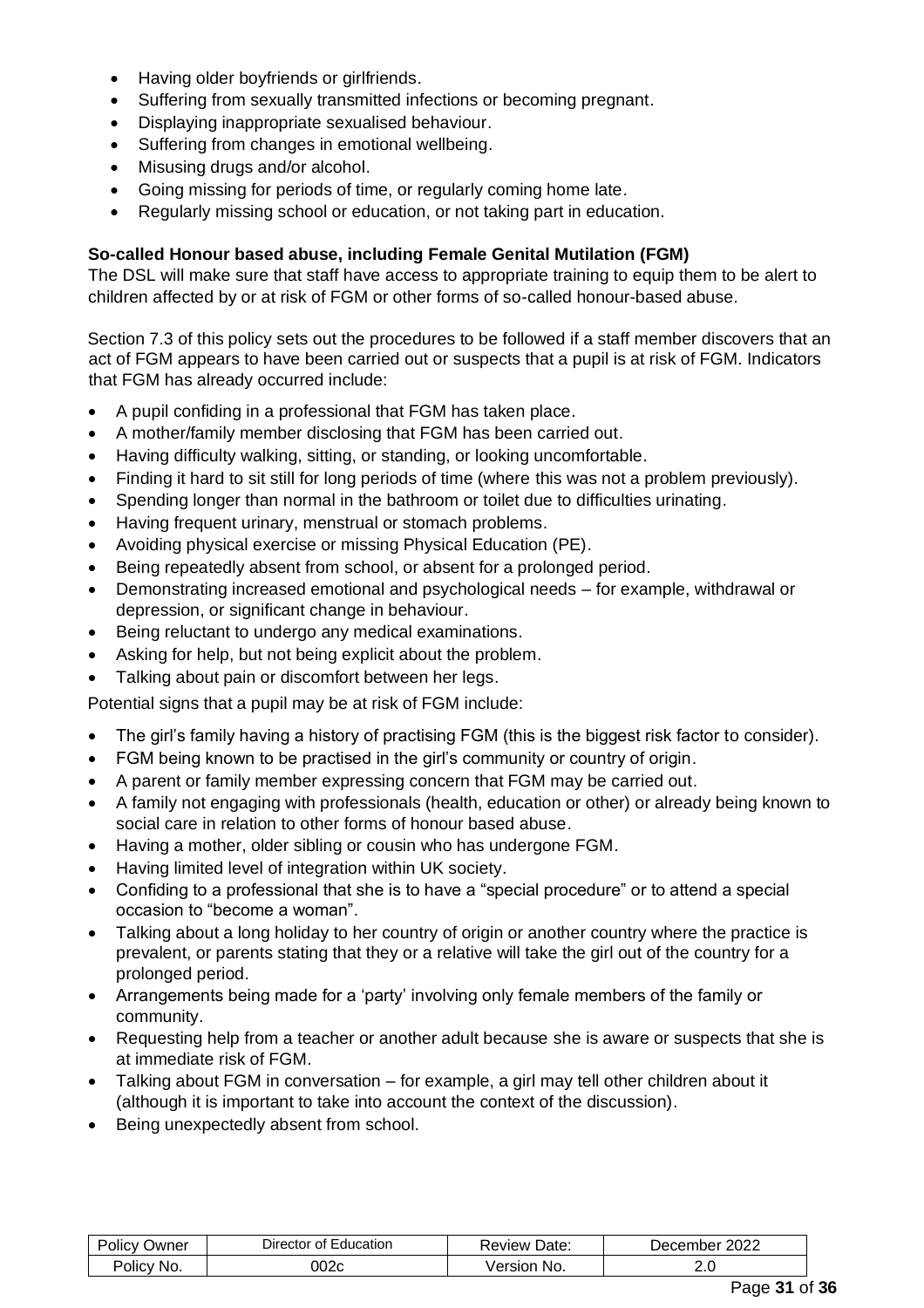• Having sections missing from her 'red book' (child health record) and/or attending a travel clinic or equivalent for vaccinations/anti-malarial medication.

The above indicators and risk factors are not intended to be exhaustive.

Other forms of honour-based abuse include breast ironing, whereby a girl's breasts care regularly beaten with hot stones, paddles or similar in an attempt to prevent the breasts from developing. It also includes the tight binding of a girl's chest to prevent breast growth.

#### **Forced marriage.**

Forcing a person into marriage is a form of so-called honour-based abuse and is a crime. A forced marriage is one entered into without the full and free consent of one or both parties and where violence, threats, or any other form of coercion is used to cause a person to enter into a marriage. Threats can be physical or emotional and psychological.

Staff will receive training around forced marriage and the presenting symptoms. We are aware of the 'one chance' rule, i.e., we may only have one chance to speak to the potential victim and only one chance to save them.

If a member of staff suspects that a pupil is being forced into marriage, they will speak to the pupil about their concerns in a secure and private place. They will then report this to the DSL. The DSL will:

- Speak to the pupil about the concerns in a secure and private place.
- Activate the local safeguarding procedures and refer the case to the local authority's designated officer.
- Seek advice from the Forced Marriage Unit on 020 7008 0151 or  $\frac{\text{fmu@fco.gov.uk}}{\text{fmu@fco.gov.uk}}$
- Refer the pupil to a pastoral tutor, learning mentor, or counsellor, as appropriate

### **Preventing radicalisation**

Radicalisation refers to the process by which a person comes to support terrorism and forms of extremism. Extremism is vocal or active opposition to fundamental British values, such as democracy, the rule of law, individual liberty, and mutual respect and tolerance of different faiths and beliefs.

Schools have a duty to prevent children from being drawn into terrorism. The DSL will undertake Prevent awareness training and make sure that staff have access to appropriate training to equip them to identify children at risk.

We will assess the risk of children in our school being drawn into terrorism. This assessment will be based on an understanding of the potential risk in our local area, in collaboration with our local safeguarding children board and local police force.

We will ensure that suitable internet filtering is in place, and equip our pupils to stay safe online at school and at home.

There is no single way of identifying an individual who is likely to be susceptible to an extremist ideology. Radicalisation can occur quickly or over a long period.

Staff will be alert to changes in pupils' behaviour.

The government website [Educate Against](http://educateagainsthate.com/parents/what-are-the-warning-signs/) [Hate](http://educateagainsthate.com/parents/what-are-the-warning-signs/) and charity [NSPCC](https://www.nspcc.org.uk/what-you-can-do/report-abuse/dedicated-helplines/protecting-children-from-radicalisation/) say that signs that a pupil is being radicalised can include:

| Jwner<br><b>OIICV</b> | Education<br>⊃ırector<br>nt. | Date:<br>Review | 2022<br>December |
|-----------------------|------------------------------|-----------------|------------------|
| Policy                | 002c                         | /ersior         | ے . ب            |
| No.                   |                              | No.             |                  |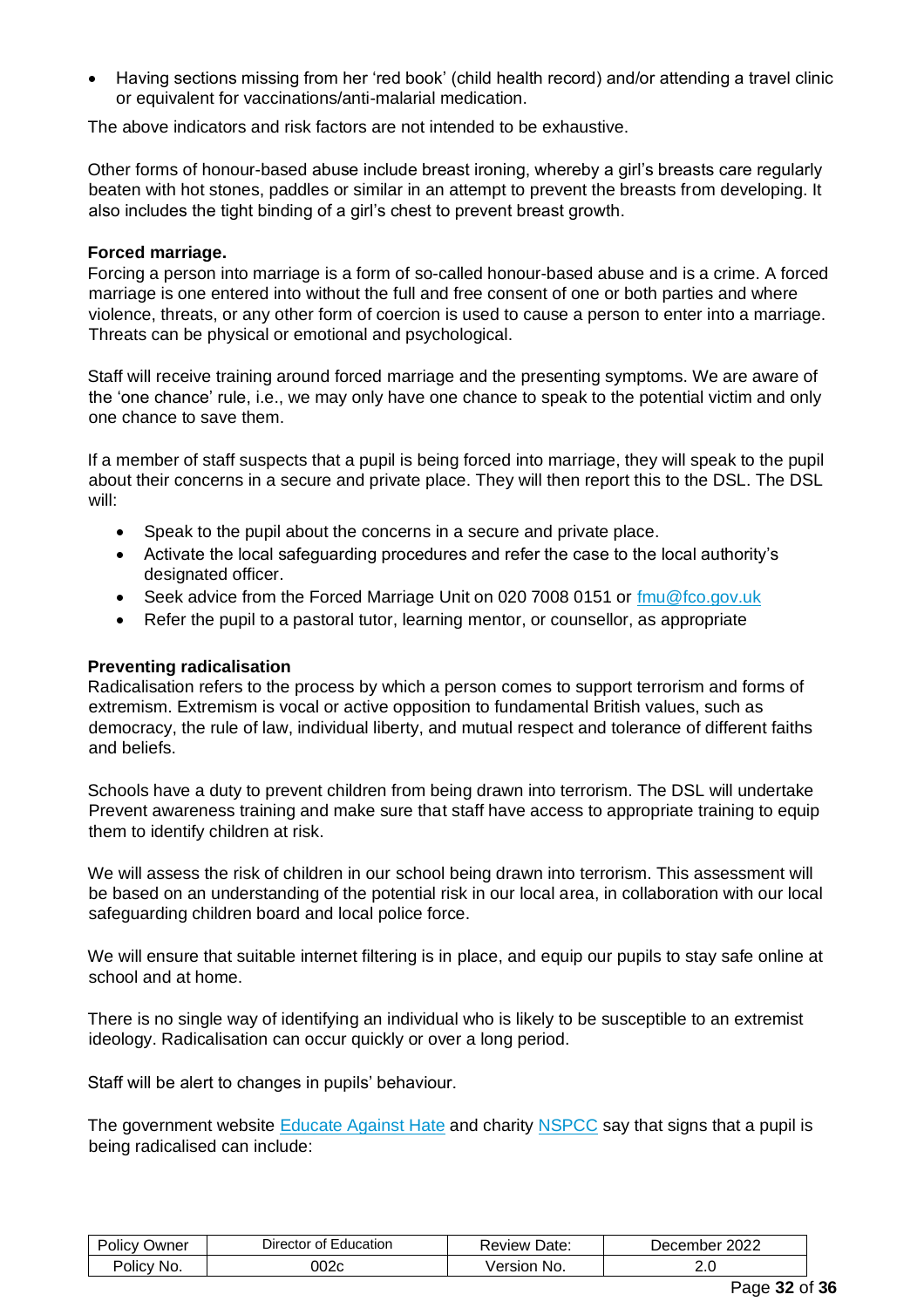- Refusal to engage with, or becoming abusive to, peers who are different from themselves.
- Becoming susceptible to conspiracy theories and feelings of persecution.
- Changes in friendship groups and appearance.
- Rejecting activities they used to enjoy.
- Converting to a new religion.
- Isolating themselves from family and friends.
- Talking as if from a scripted speech.
- An unwillingness or inability to discuss their views.
- A sudden disrespectful attitude towards others.
- Increased levels of anger.
- Increased secretiveness, especially around internet use.
- Expressions of sympathy for extremist ideologies and groups, or justification of their actions.
- Accessing extremist material online, including on Facebook or Twitter.
- Possessing extremist literature.
- Being in contact with extremist recruiters and joining, or seeking to join, extremist organisations.

Children who are at risk of radicalisation may have low self-esteem or be victims of bullying or discrimination. It is important to note that these signs can also be part of normal teenage behaviour – staff should have confidence in their instincts and seek advice if something feels wrong.

If staff are concerned about a pupil, they will follow our procedures set out in section 7.5 of this policy, including discussing their concerns with the DSL. Staff should **always** take action if they are worried.

Further information on the school's measures to prevent radicalisation are set out in other school policies and procedures, including:

- Exclusion Policy
- Behaviour Policy
- E-Safety Policy
- Preventing Extremism and Radicalisation Policy
- PSHE and RSE Policy

### **Checking the identity and suitability of visitors**

All visitors will be required to verify their identity to the satisfaction of staff and to leave their belongings, including their mobile phone(s), in a safe place during their visit.

If the visitor is unknown to the setting, we will check their credentials and reason for visiting before allowing them to enter the setting. Visitors should be ready to produce identification. Visitors are expected to sign in using the automated system and wear a visitor's badge.

All visitors to our settings, including visiting speakers, will be accompanied by a member of staff at all times. We will not invite into the school any speaker who is known to disseminate extremist views, and will carry out appropriate checks to ensure that any individual or organisation using school facilities is not seeking to disseminate extremist views or radicalise pupils or staff.

### **Non-collection of children**

If a child is not collected at the end of the session/day, we will:

• Ring the main contact to inform them transport has not collected their son/daughter.

| ⊃wner<br>. olic. | Director<br>Education<br>nt. | ≺eview Date:   | 2022<br>Jecember |
|------------------|------------------------------|----------------|------------------|
| No.<br>'OliC\    | 002c                         | No.<br>ersion. | ے ۔              |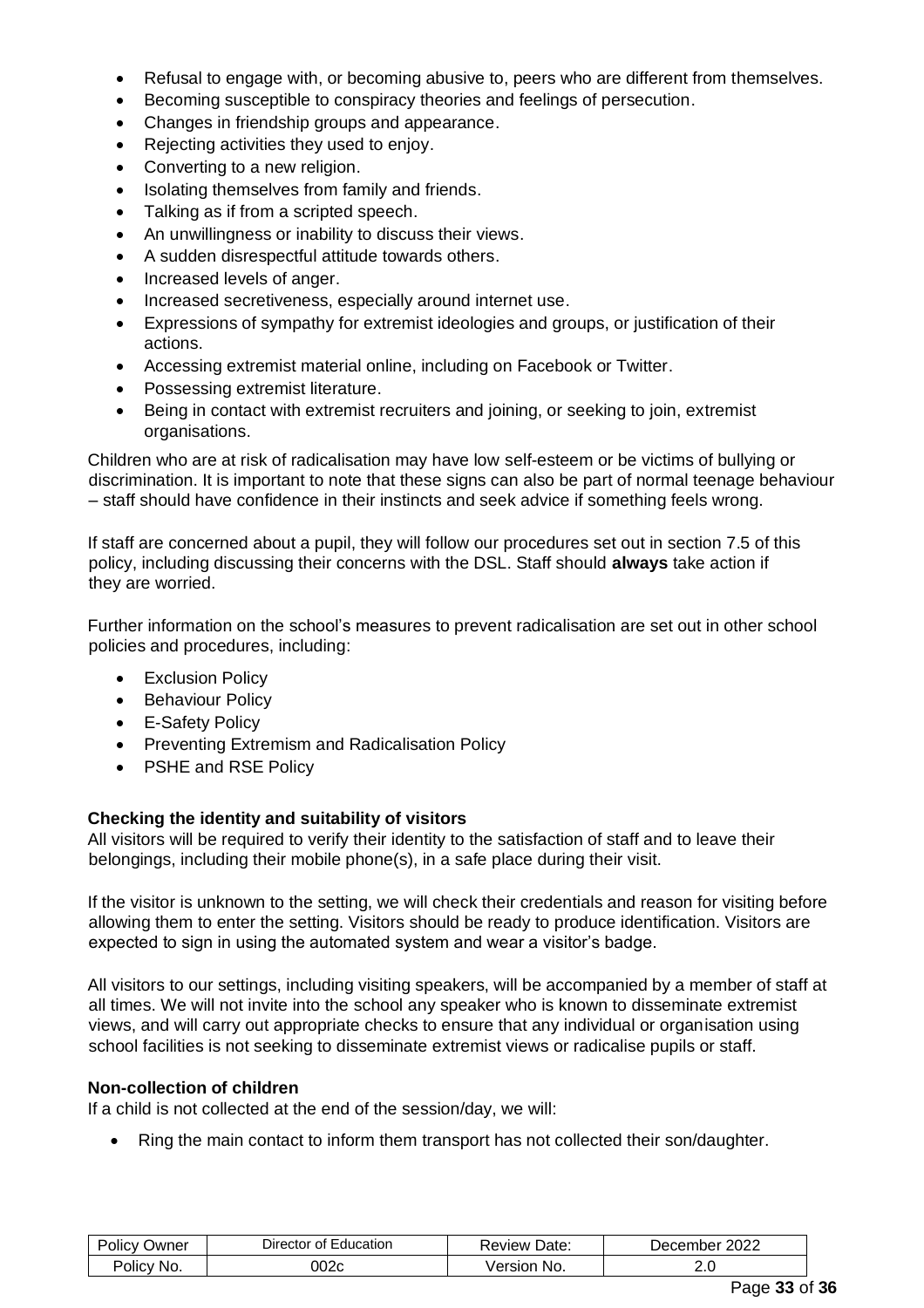- If appropriate inform the Local Authority.
- Ask for the child to be collected by the parent during this time with a member of staff who knows the child will wait with them.
- If the parent cannot collect the child the school will organise for the child to be escorted home in a taxi or a company vehicle.
- If the non-collection of a child is considered a safeguarding concern then this would be reported as a concern to the DSL.

### **Missing pupils**

Our procedures are designed to ensure that a missing child is found and returned to effective supervision as soon as possible.

| . .<br>שwner<br>זונז׳<br>$\mathbf{v}$ | Jirector<br>Ωt<br>ducation | Date.<br>keview '⊼       | 2022<br>cember<br>Jer |
|---------------------------------------|----------------------------|--------------------------|-----------------------|
| No.<br>olicy                          | המ∩י<br>. IUZC             | No.<br>sıc<br>וונ<br>/er | ے.                    |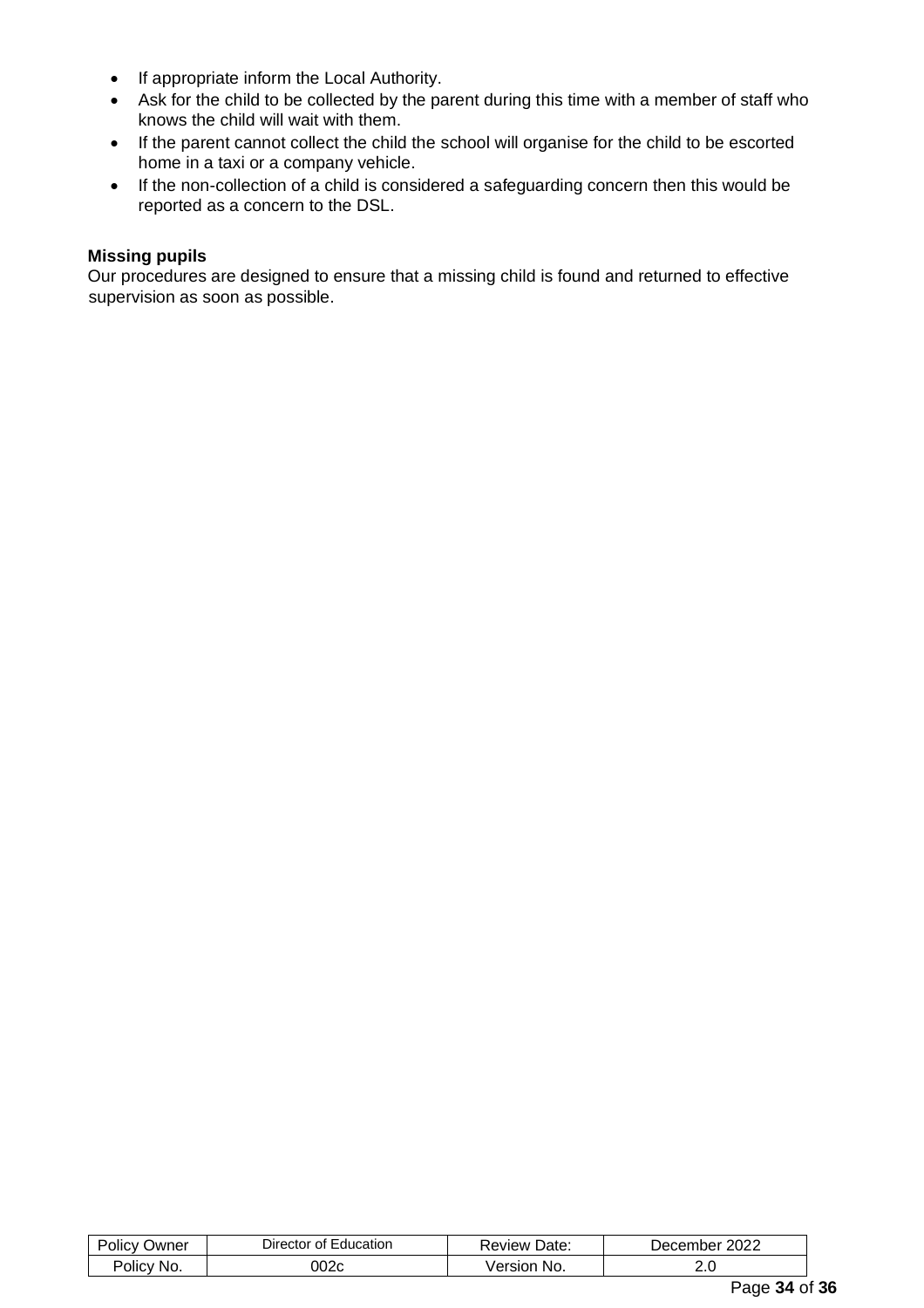# **Appendix 6: Responding to concerns that a child may be abused or neglected**



| Policy<br>שwner | Education<br>Director of | Date:<br>Review | 2022<br>December | aue        |
|-----------------|--------------------------|-----------------|------------------|------------|
| Policy No.      | 002                      | √ersior<br>No.  | 2.J              | ∍of<br>JJ. |
|                 |                          |                 |                  | $\sim$     |